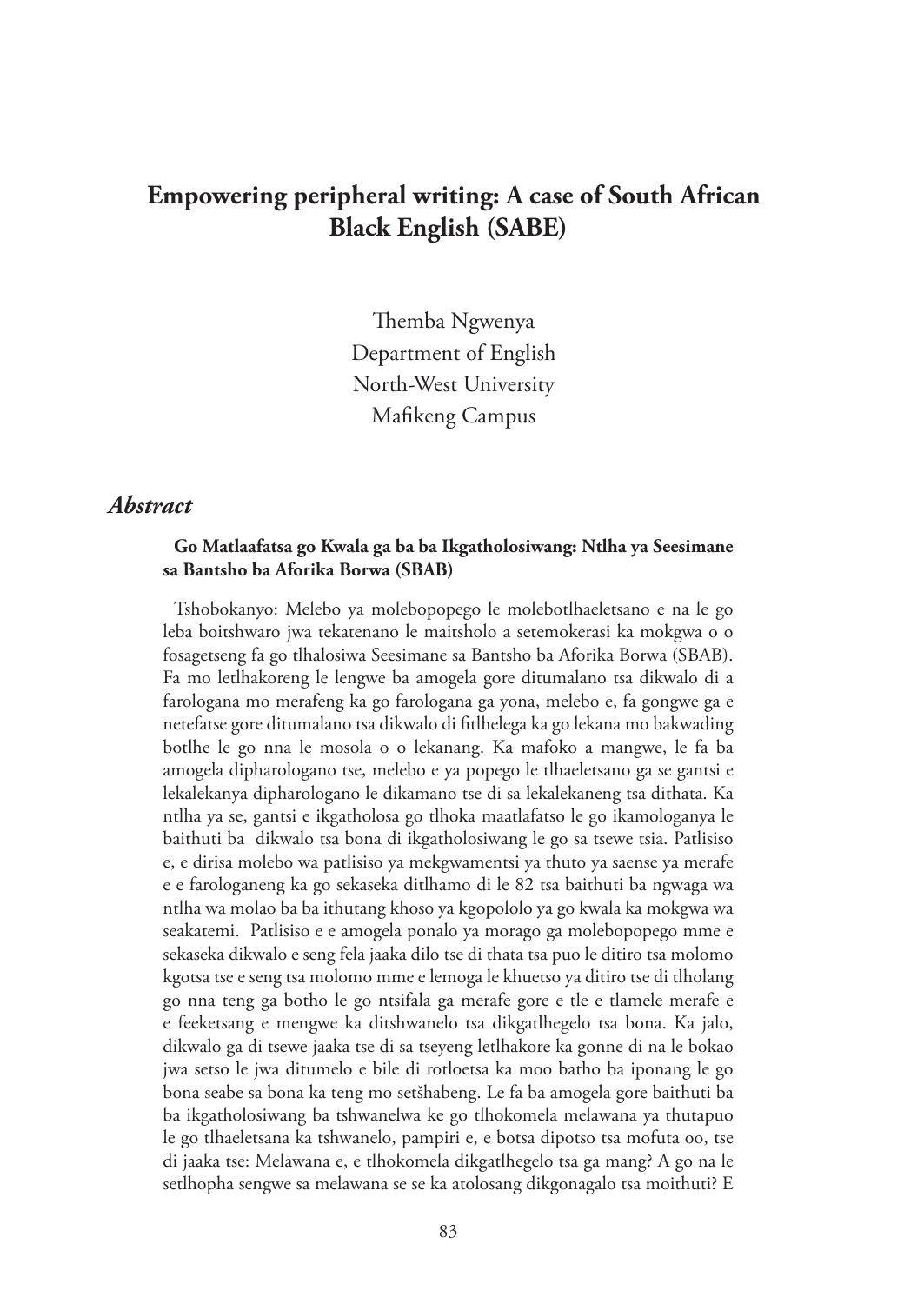tswelela gape go tlhotlhomisa potso ya gore a mme phatloso e e dirisang SBAB jaaka sediriswa le ntlha ya go fitlhelela Seesimane sa maemo a a kannweng, e ka amogelwa. Le fa phatloso e e ntseng jalo e lemoga tlhokego ya baithuti ba ba ikgatholosiwang gore ba fitlhelele Seesimane sa maemo a a kwannweng ka gonne fa ba sa dire jalo, ba tla tswelela go ikganela mo dilong, phatloso e, e netefatsa gore setaele sa baithuti ba, se se tshwanang se le nosi, boitshupo jwa bona, le dingwao tsa bona di somarelwe. Phatloso e e ntseng jalo e ka se maatlafatse baithuti ba ba ikgatholosiwang fela e tla ba maatlafatsa ka mokgwa o ba iponang ka ona le seabe sa bona mo setšhabeng.

### **Introduction**

A few questions have been raised regarding the definition of a variety of English which Lanham<sup>1</sup> terms South African Black English (SABE), sometimes also called Black South African English (BSAE). 2 One of these questions is who exactly the speaker of SABE is, given that there are nine indigenous African languages in South Africa. The assumption here is that since there are various indigenous South African languages, SABE will be influenced by the speaker's/writer's mother tongue. Another question is that since some of the features of SABE are comparable to any English second language (ESL) speaker's interlanguage, how does one differentiate SABE from interlanguage. The level of SABE speakers' competency in English may range from the basilect to the native-speaker-like level. Defining SABE gets even more intricate if one considers that since South Africa is currently promoting multilingualism, and sometimes dialectism, code-switching and code mixing, how would one define it, then. I use De Klerk's<sup>3</sup> definition of SABE in the current study, namely, that SABE is:

…the variety of English commonly used by mother-tongue speakers of South Africa's indigenous African languages in areas where English is not the language of the majority.

SABE has emerged mainly due to the poor learning and teaching its speakers have received, their group enclosure and cohesiveness, their cultural lifestyle, and politics .4 The present study regards a SABE speaker as any fluent

<sup>1</sup> LM Lanham, "Stress and intonation and the intelligibility of South African Black English", *African Studies*, 43(2), 1984, pp. 217-229.

<sup>2</sup> LW Wright, "The standardisation question in Black South African English", V de Klerk, *Focus on South Africa* (Amsterdam/Philadelphia, John Benjamins, 1996), pp.149-162.

<sup>3</sup> V de Klerk, "Towards a corpus of Black South African English", *Southern African linguistics and applied language studies*, 20(1-2), 2002, pp. 25-35.

<sup>4</sup> Q Buthelezi, "South African black English: lexical and syntactic characteristics", R Mesthrie *Language and social history: Studies in South African sociolinguistics* (Cape Town, David Philips, 1995), pp. 242-250.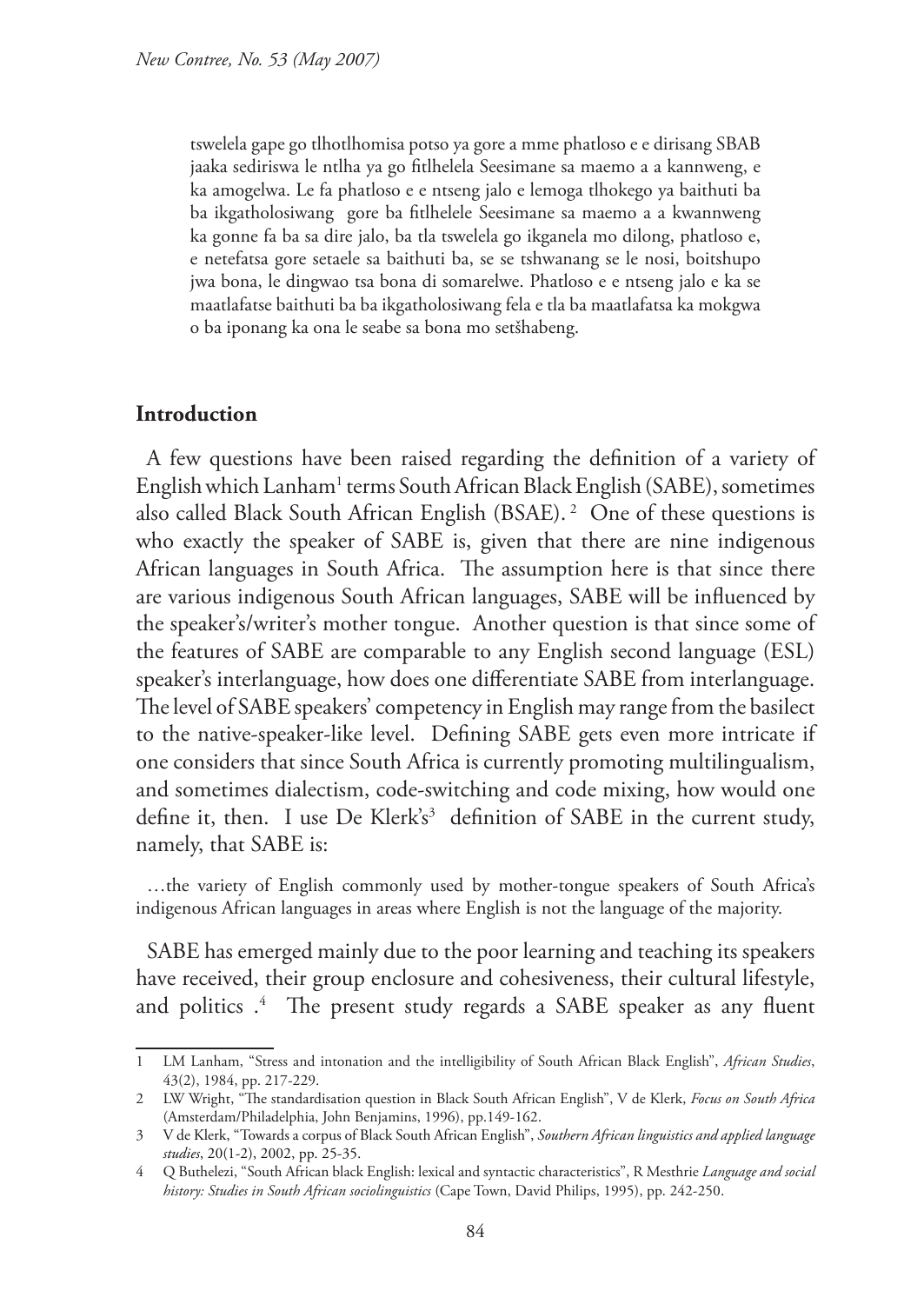ESL speaker/writer who is at the higher education level or whose English competency is at least comparable to such a speaker/writer's. The article does not concern itself about how fluency is measured and it is based on written rather than spoken English.

The present study has been prompted by the observation that structuralist and communicative approaches describing South African Black English (SABE) tend to wrongly assume egalitarian and democratic attitudes towards discourse communities. While they accept that discourse conventions are different in different communities, these approaches often take it for granted that discourse conventions are equally accessible to all writers and possess equal values. In other words, although they acknowledge differences, structuralist and communicative approaches seldom equate differences with unequal power relations. Because of this, they normally disregard the disempowerment and alienation that students who use peripheral writing encounter, thus privileging those who use centre writing.

Explaining the terms "periphery" writing and "centre" writing, Canagaragh says that "periphery" writing refers to communities of the former British colonies where English is used as a dominant post-colonial language e.g. Zambia, India, and Barbados. Also included in this category are speech communities which were once colonial imperial powers such as Belgium, France, and Spain but have now come under the neo-imperialist influence of English-speaking centre communities. These are, among others, Vietnam, Tunisia, Mexico, and Indonesia. "Centre" writing, on the other hand, refers to "the technologically advanced communities of the West which, at least in part, sustain their material dominance by keeping less developed communities in periphery status".<sup>5</sup> Typically, among the centre groups is the presence of the native English communities i.e. North-America, Britain, Australia, New Zealand, and South Africa.

The study adopts a poststructural perspective and approaches discourse as complexes of verbal and non-verbal language and practices that construct social existence and social reproduction in order to privilege the interests of the dominant society segment/s. Therefore discourses are regarded as not neutral as they have cultural and ideological implications and they influence the way people perceive themselves and their role in society. In

<sup>5</sup> AS Canagarajah, *Resisting linguistic imperialism in English teaching* (Oxford, Oxford University Press, 1999), p. 4.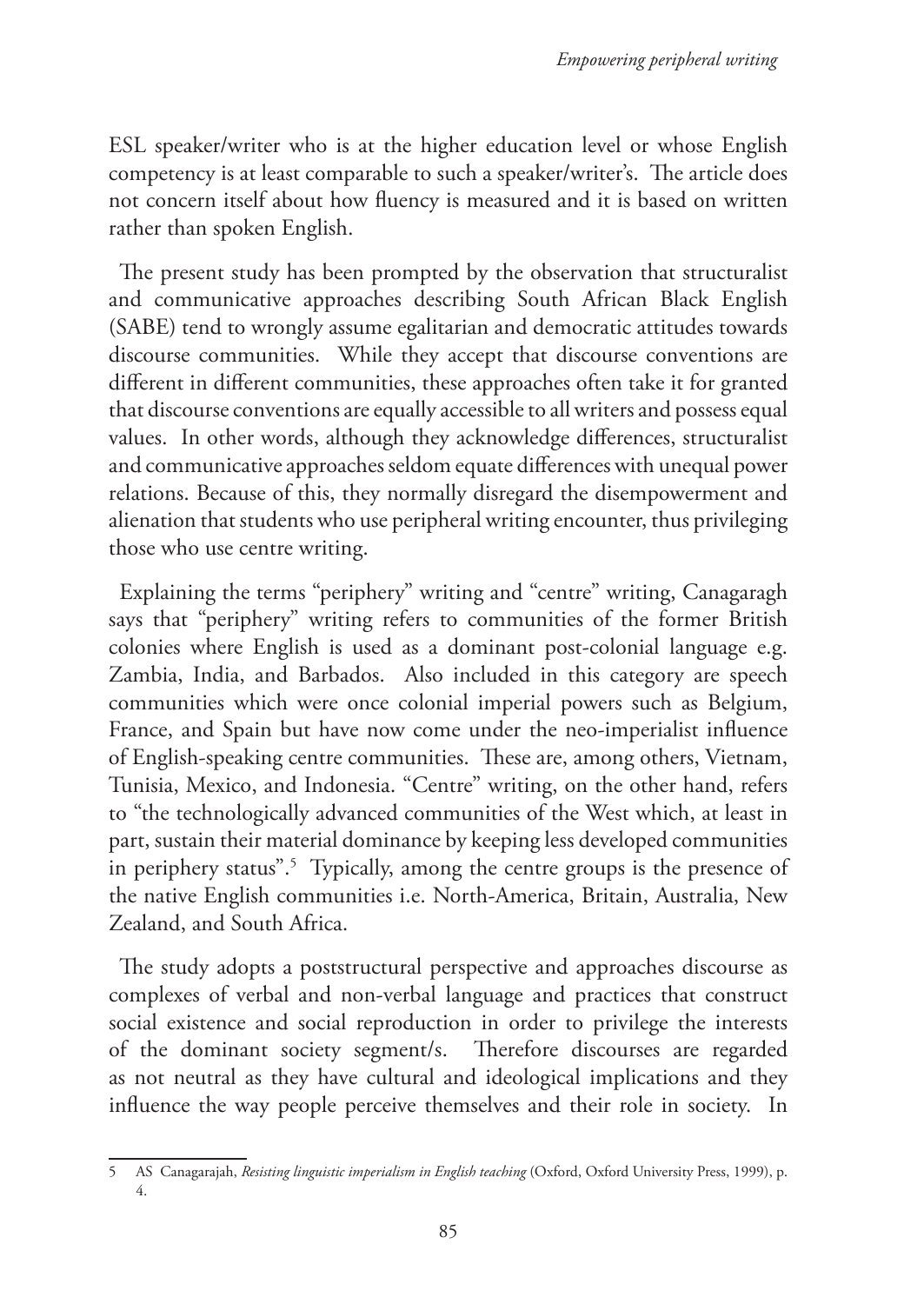sociolinguistics, discourse refers, broadly speaking, to "ways of structuring areas of knowledge and social practices".6 Gee7 defines discourses as "ways of behaving, interacting, valuing thinking, believing, speaking, and often reading and writing that are accepted as instantiations of particular roles (or 'types of people') by specific groups of people…". While acknowledging that it is important for periphery learners to observe the rules of grammar and of communicating appropriately, the article raises questions such as: Whose interests do such rules serve? Are there any other sets of rules that can expand learners' possibilities? It then explores the question of whether a different pedagogy, using SABE as a resource and a means to access standard English, could be adopted<sup>8</sup> because if peripheral students do not acquire it (standard English), they will perpetuate their own marginalization and deprive themselves of the enriching interaction with multicultural communities and traditions they would otherwise have. Such a pedagogy should, however, ensure that these learners retain their unique style, identity, and values. In this way, periphery learners are not only empowered materially but in the way they perceive themselves and their roles in society. Another significance of this study is that insights gained from it could supplement other studies on black Englishes $^{\circ}$  like those found in Anglo-phone Africa, $^{10}$  the Caribbean, $^{11}$ the United States of America,<sup>12</sup> and Britain.<sup>13</sup>

#### **An historical overview**

Since South African Black English has existed in the history of a particular ideology, ideas about the state and society, economic dynamics, language planning and policies, it is important to consider how different governments in the history of South Africa have in terms of these factors affected the

<sup>6</sup> R Mesthrie, R Swann, J Deumert, & WL Leap, *Introducing sociolinguistics* (Edinburgh, Edinburgh University Press, 2002), p. 323.

<sup>7</sup> J Gee, *Social linguistics and literacies: Ideology in discourse* (Basingstoke, Falmer Press, 1990), p. xix.

<sup>8</sup> P Nightingale, "Language and learning: a biographical essay", G Taylor, B Ballad, V Beasley, H Bock, J Clanchy & P Nightingale, *Literacy in degrees* (Philadelphia, The Society for Research into Higher Education, 1988), p. 279.

<sup>10</sup> Q Buthelezi, "South African black English: Lexical and syntactic characteristics", R Mesthrie, *Language and social history: Studies in South African sociolinguistics*, p. 242.

<sup>10</sup> EG Bokamba, "The Africanisation of English", BB Kachru, *The other tongues: English across cultures* (Ilinois, University of Illinois Press, 1982), pp. 125-147.

<sup>11</sup> MC Alleyne, *Comparative Afro-American* (Ann Arbor, Karoma, 1980), p. 15.

<sup>12</sup> I Ibrahim, "'Whassup, homeboy?' Joining the African diaspora: Black English as a symbolic site of identification and language learning", S Makoni, G Smitherman, AF Ball, & A Spears *Black linguistics* (Routledge, London and New York, 2003), pp. 169-183.

<sup>13</sup> D Sutcliff, *British black English* (Oxford, Basil Blackwell, 1972).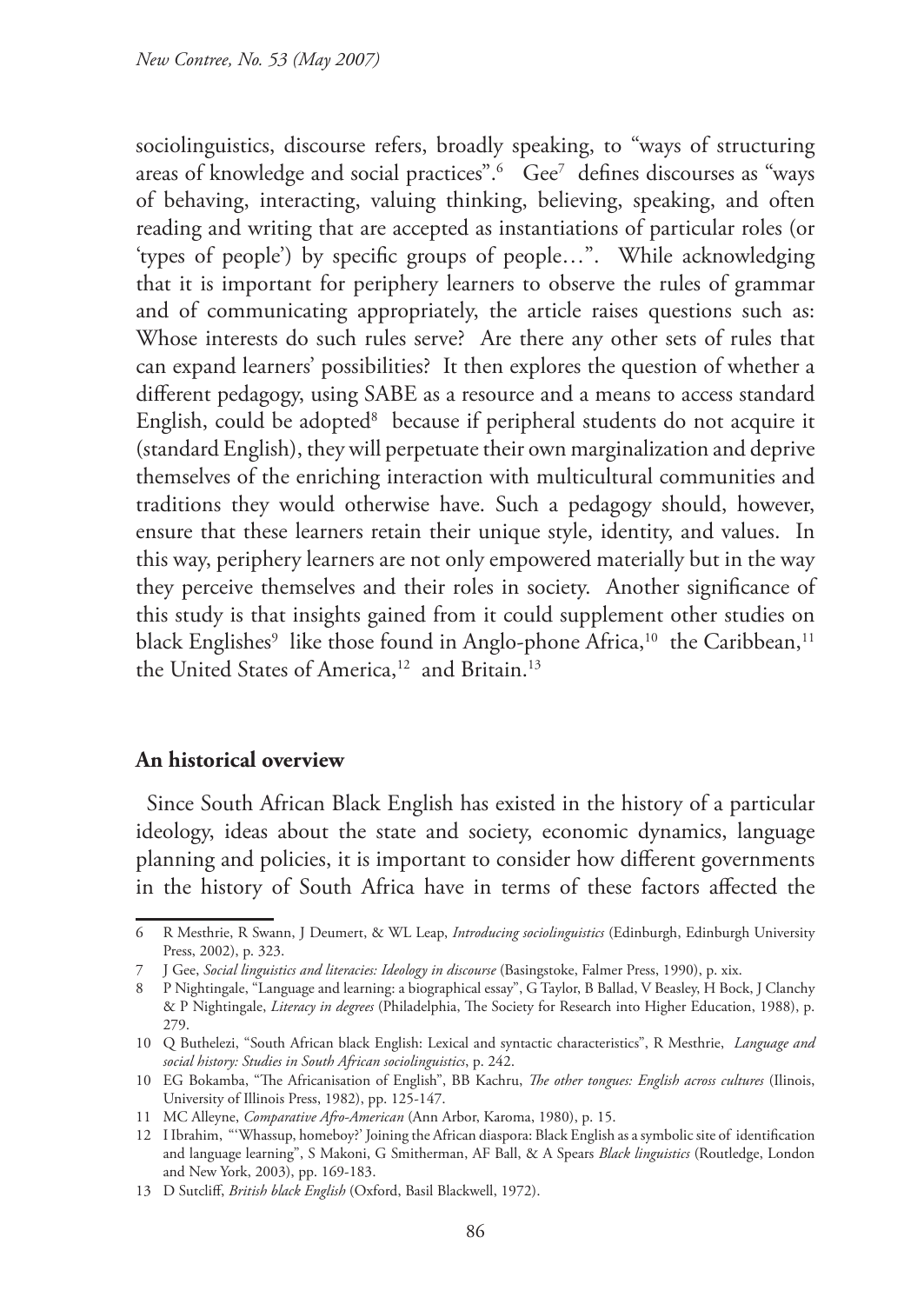acquisition of SABE. To trace the history of this variety, I use Lanham's<sup>14</sup> categorization of the history of English in South Africa i.e. the colonial era, the era of the new society, the post-war era, and the era of the new South Africa.

## *The Colonial era*

Lanham<sup>15</sup> points out that "The pattern and tradition of African (black) English in the colonial era was set in the great mission institutions, first in the Cape Colony and later in Natal". Native learners in the senior grades were taught through the medium of English. Their English competency is said to have been high because they could interact with English learners in mission schools, and well-educated English men and women. Numbers were also small. Branford<sup>16</sup> notes that "Some senior members of the earlier ANC leadership experienced education of this kind". Although the English settlers were fewer than the Dutch and were transient, they wielded more power in law, education, and the press. Deliberate moves were taken to Anglicise the Cape and the governor, Lord Charles Somerset made English the only official language in 1822 and recruited British schoolmasters and persons to fill vacancies in churches and schools.17 Hartshorne18 observes:

It is stating the obvious to say that English-medium education can be effective only if both teachers and pupils have the capacity to use English at a level appropriate to the learning required in the classroom, and also have textbooks and other materials written at a level that takes this factor into account.

## *The era of the new society*

The Era of the New Society began in the 1870s when settlers started to pursue wealth after the discovery of minerals, especially gold in the Witwatersrand and diamonds in Kimberley.19 A huge number of immigrants from Britain, Eastern and Western Europe came to live in the new mining towns. English

<sup>14</sup> LW Lanham, "A history of English in South Africa", V de Klerk, *Focus on South Africa*, pp. 19-34.

<sup>15</sup> W Branford, "English in South African Society: A preliminary overview", V de Klerk, *Focus*…, pp. 35-53.

<sup>16</sup> LW Lanham, "A history of English… ", V de Klerk, *Focus*…, p. 20.

<sup>17</sup> K Hartshorne, "Language policy in African education: A background to the future", R Mesthrie, Language and Social History", *Studies in South African sociolinguistics* (David Philip, Cape Town & Johannesburg, 1995), p. 314.

<sup>18</sup> LW Lanham, "A history of English… ", V de Klerk, *Focus*…, p. 23.

<sup>19</sup> LW Lanham, "A history of English… ", V de Klerk, *Focus*…, pp. 23-24.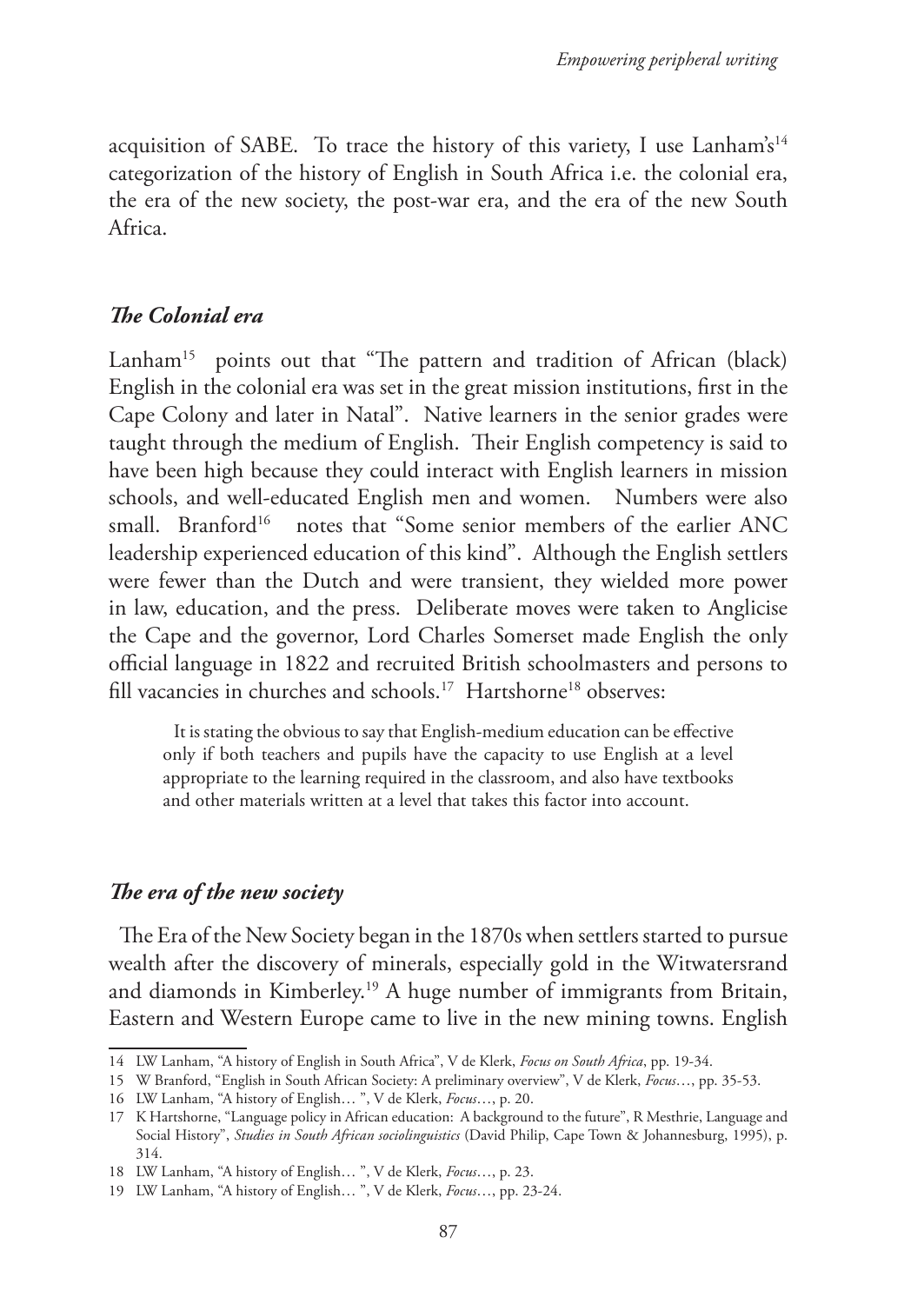was the dominant language in these places and this continued right into the twentieth century. Lanham<sup>20</sup> remarks that "The significance of English in the mining-industrial society was the extent to which varieties of English reflected social values and social structure. The denigration of the obviously local and the ascription of quality and excellence to things British made Standard Southern BrE the mark of high social status and an entry qualification to higher social ranking and the power group in the mining society". The South African Broadcasting Corporation was forced to uphold standard British English. Dutch was still marginalisation and the speakers of this language were, because of this, hostile towards English. In 1925 Afrikaans replaced Dutch as the other official language of South Africa. This move marked the beginning of the promotion of bilingualism in English and Afrikaans in the public sector. However, English remained dominant and the British continued wielding economic power. The Afrikaners initiated and promoted Afrikaner nationalism as a tool for opposing English domination. During the Era of the New Society, the number of English-speaking black people was gradually rising. This was made possible by the continual growth of urbanization, which created jobs for them and brought them into contact with English speakers, and the provision of more state and mission schools where learners were taught mostly in English. "African English", Lanham says, "was becoming recognised, particularly in educational circles, as having a uniform core of norms, particularly in pronunciation, which characterised this variety of English".

## *The "Post-War era"*

In their promotion of Afrikaner nationalism, the Afrikaners had aligned themselves with Nazi Germany at the outbreak of the World War 2. In 1948 the Afrikaner Nationalist Party came into power with a strong determination to correct the subjugation they had endured under the English rule. Soon after this, steps of enforcing Afrikaans were mounted. Education was used as one of the tools for promoting Afrikaans and minimizing the role of English. This move was applied more rigorously in black education. The Bantu Education Act of 1953 put the control of black education under the Afrikaners and substituted English as a medium of instruction with black mother tongues at black primary schools level (first eight years) but the lexis of these native

<sup>20</sup> LW Lanham, "A history of English…, " V de Klerk, *Focus*…, pp. 25-27.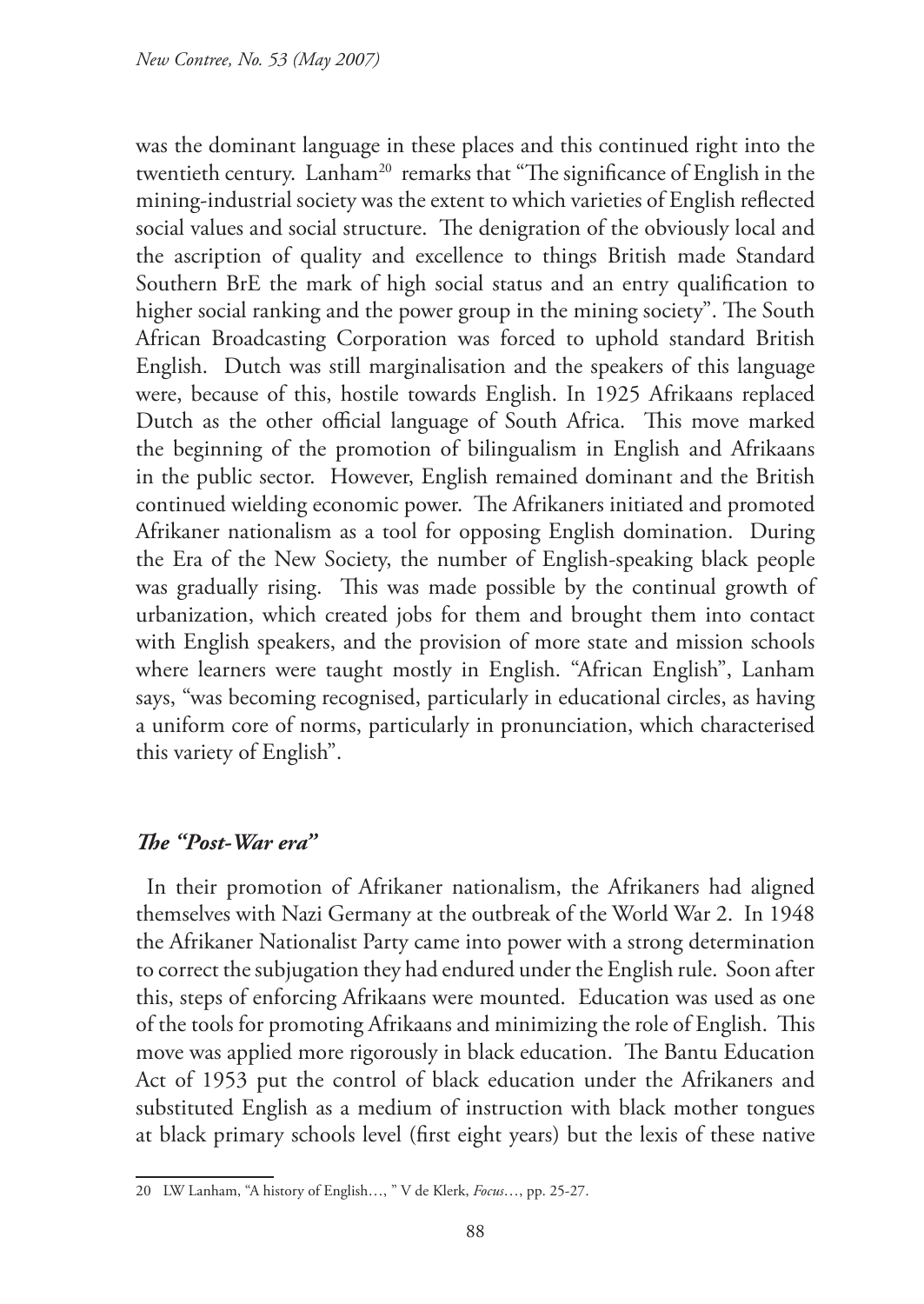languages had not been developed to meet the needs of the industrializing colony. At the secondary school, both Afrikaans and English were to be used as languages of learning and teaching. Apartheid laws like the Population Registration Act of 1950 segregated people of different races from one another and, as a sequel to this, forced removals were effected. White teachers were forbidden to teach at state-run black schools and mission schools and black students were denied access to white colleges and universities. To show their indignation, about the introduction of Bantu Education, many good black teachers went to self-exile. One of the results of all this was that black learners' exposure to good models of English was virtually eliminated, and thinking along racial lines was entrenched in people's minds. Teachers who trained through Bantu Education graduated with poor teaching methods and English competence from the colleges which had been affected the same way black schools had been. Lanham<sup>21</sup> points out that:

Inquiries and investigations by outsiders into Bantu Education institutions were not encouraged but it soon became clear that English lessons were being conducted almost entirely in the mother tongue and unrelieved rote-learning was the main strategy of learning.

In 1974 the Department of Bantu Education stepped up its authoritarian actions to impose the use of Afrikaans as the language of learning and teaching for one or more participants from grade seven to grade twelve. Teachers and learners did not know Afrikaans well enough to use it as a language of learning and teaching. Protest against this measure culminated in the 1976 Soweto schools' rebellion. In the public sector, the National Party government entrenched Nationalist bilingualism, giving rewards for those who could speak English and Afrikaans and punishing those who could not. One of the consequences of this is that black English deviated more and more from the standard English. Hartshorne<sup>22</sup> points out that:

It was not the educational interests of the pupil (e.g. that they had to study three languages throughout their school career, and use two foreign medium at the same time in the secondary school) that were regarded as paramount. These were made subservient to ideological and political factor that were concerned with the protection of white interests and in particular the maintenance of Afrikaner Nationalist domination in the fields of politics and education.

<sup>21</sup> LW Lanham, "A history of English", V de Klerk, *Focus*…, pp. 25-27.

<sup>22</sup> K Hartshorne, *Language policy in African education: A background to the future*, R Mesthrie, *Language and history: Studies in South African sociolinguistics*, pp. 306-318.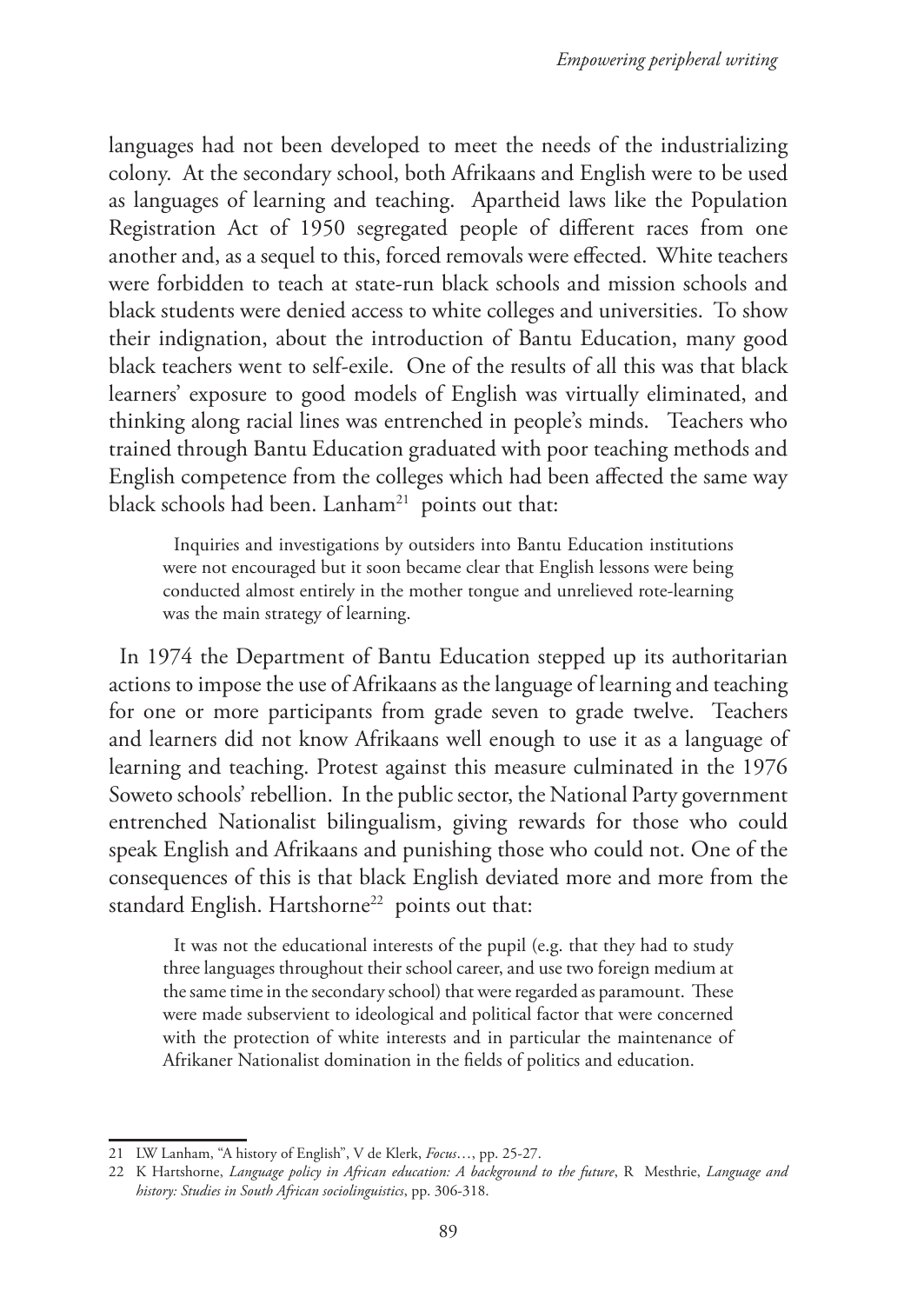To stem the tide of this decline, some concerned English speakers established non-governmental initiatives such as the Molteno Project aimed at the development of language and literacy in black primary schools. (The project celebrated its 30th anniversary in October 1975).<sup>23</sup> Its Breakthrough to Literacy course is said to have become "the best mean of teaching initial reading and writing skills"24 in the vernacular in South Africa. After finishing Breakthrough to Literacy, the learner reads Bridge to English, a programme that enables the learner to acquire the same skills of the first course in English. The third component of the Project is the consolidation series: Bridge Plus One is designed for grade 3 and 4; Bridge Plus Two is currently being piloted. Also, adult basic education versions of Breakthrough to Literacy and Bridge to English have been produced. After completing the former, the adult learner's competency in the mother tongue is comparable to that of a grade 7 learner and the latter takes the adult learner to a grade 5 English competency level.<sup>25</sup> To date the number of teachers who have been trained by the Molteno Project is estimated at 20 000.26

#### *The "New South Africa era", 1990 to the present*

The unbanning of the resistance organizations and the release of Mandela in 1990 signaled the beginning of the end of the Afrikaner government in South African. In 1994 the current democratic government took control over English in education and state-run media (radio and television broadcasting) and institutions from the hands of the Nationalist Party and put it into the hands of the black majority. While providing for the practical step for the elevation of the status and promotion of indigenous language,<sup>27</sup> the new rule has proffered, among other things, official status to all these languages as well as English and Afrikaans because they are used by approximately 98% of

<sup>23</sup> V Rodseth, "25 Years of applied linguistics in Southern Africa: Themes and trends in Southern African linguistics", B Lepota & J Geldenhuys, *Proceedings of the joint conference of the Southern African Applied Linguistics Association and Linguistics Society of Southern Africa*, 2005, pp. 306-318.

<sup>24</sup> "History of Molteno" (available at http://www.ru.ac.za/affiliates/molteno, as researched on 8 Oct. 2007), pp. 1-2.

<sup>25</sup> "The Molteno Project: Adult basic education" (available at http://www.ru.ac.za/affiliates/molteno/, as researched on 8 Oct. 2007) pp. 1-2.

<sup>26</sup> "History of Molteno" (available at http://www.ru.ac.za/affiliates/molteno, as researched on 8 Oct. 2007), pp. 1-2.

<sup>27</sup> Section 6 of the Constitution of the Republic of South Africa, 1996 lists the following as the indigenous languages of the country: isiNdebele, isiXhosa, isiZulu, siSwati, sePedi, Sesotho, Setswana, Tshivenda, and Xitsonga.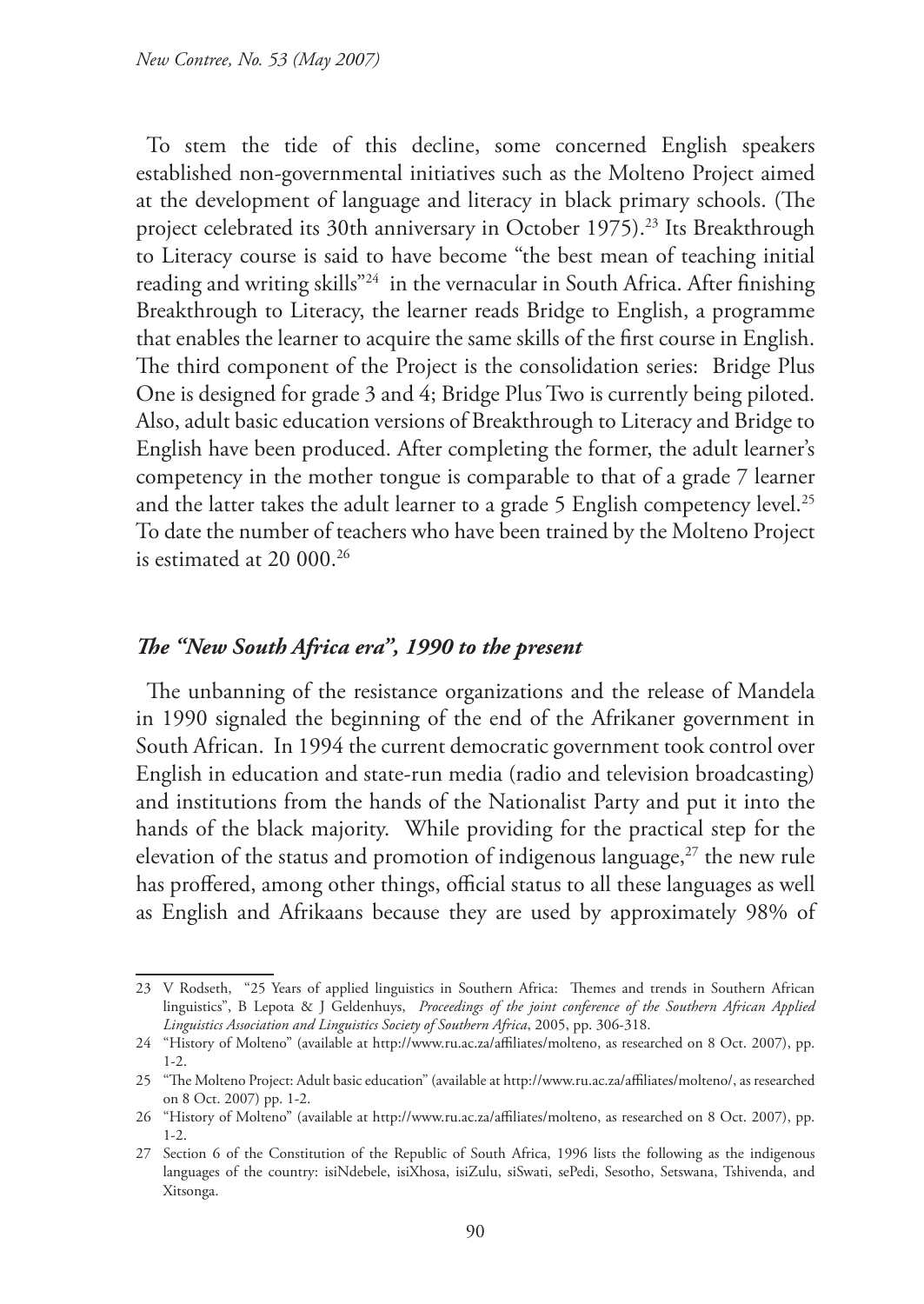the total citizenry. The Language in Education Policy (LiEP)<sup>28</sup> gives people the freedom to choose which languages to use at school and advocates for the use of multilingualism as an extension of cultural diversity and a vital part of creating non-racial South Africa, fostering of mother education, use of an additional language or languages (additive bilingualism), and codeswitching to facilitate learning and teaching. The Pan South African Language Board and Centres for Research and Language Development have been established to promote the use and development of all the official language of the country, particularly the indigenous languages. In practice the role of Afrikaans, and to a lesser extent of English, is being reduced. Afrikaans is no longer a compulsory subject or a compulsory medium of instruction. While English is still the medium of instruction from grade 3 in African schools, attempts are being made to make the vernacular the language of tuition from grade one to university. This, however, does not mean that there should be laxity in teaching English. Since English is a language of wider communication, learners are expected to be as competent in it as possible.

Fruitful innovations are being made to promote, as the Department of Education encourages, the utilisation of code-switching and multilingualism in the classroom. For example, experimenting with the use of Sepedi and English in an integrated English course, which "not only develop students into bilingual specialists but also allows the use of who language to be resources for each other" has been successfully carried out.<sup>29</sup> The course emphasizes the use of basic interpersonal communicative (BIC) skills, which are context embedded and undervalued by lecturers, as a means for accessing cognitive academic language proficiency (CALP) skills, which are context-reduced and liked by lecturers (cf. my intention of using SABE as a means to access standard English).

<sup>28</sup> Department of Education, "Language in Education Policy", 14 July 1997 (available at www.education.gov. za/?src=docuandxsrc=poli, as researched on 8 Oct. 2007), pp. 1-4.

<sup>29</sup> National Language Policy Framework National Language Services, Department of Arts and Culture, 12 February 2003, p. 6; E Ramani, T Kekana, M Modiba & M Joseph, "Terminology development versus concept development through discourse: Insights from a dual-medium BA degree", *Southern African Linguistic and Applied Language Studies*, 25(2), 2007, pp. 207-223.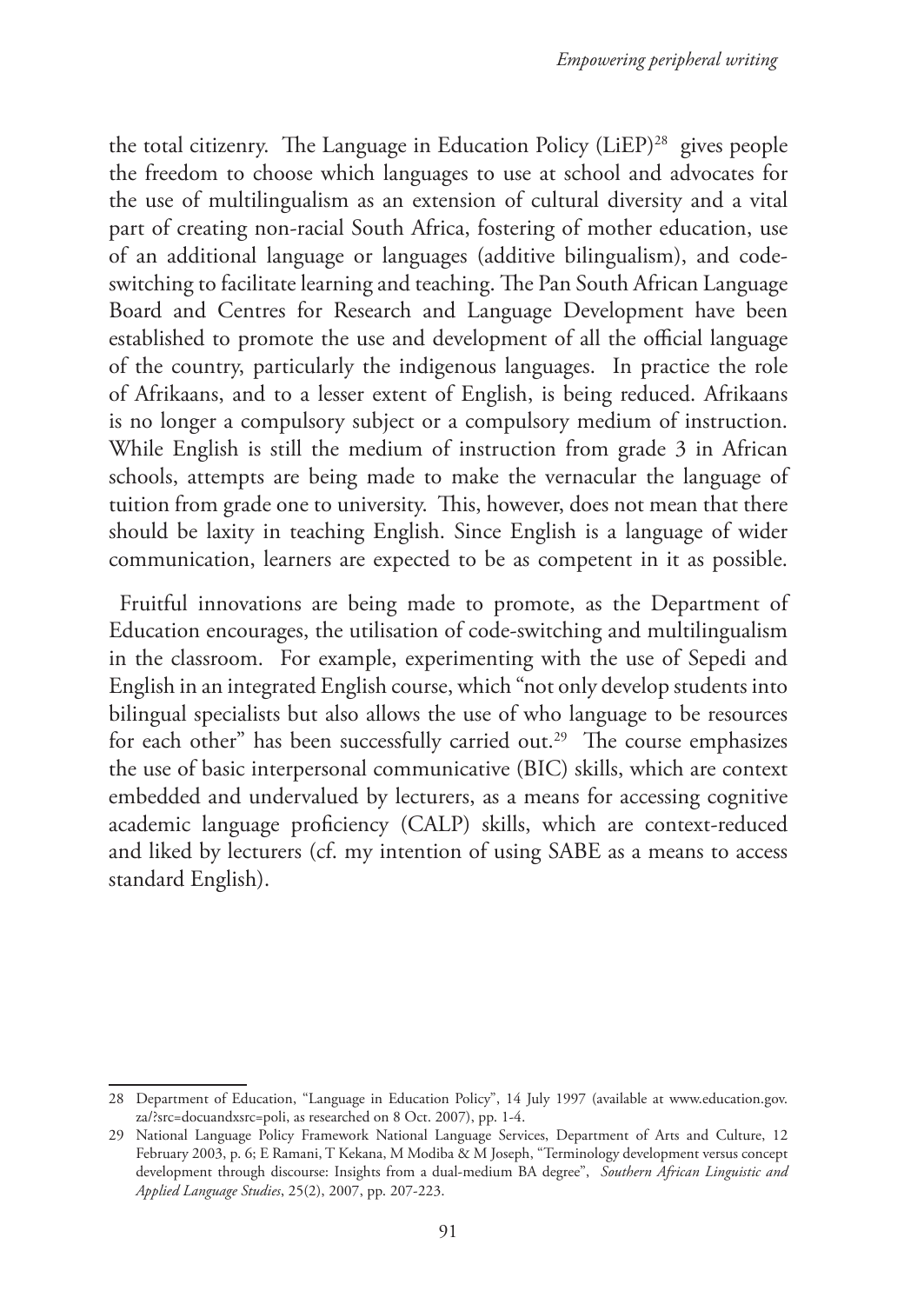#### **Learning and problematising ESL**

Several reasons make the moral obligation to improve ESL learners' writing skills imperative. Orr<sup>30</sup> writes:

The argument throughout current literature on student writing is that admission into the academic discourse community is a prerequisite for successful study. Mastering a discipline at tertiary level is as much a matter of acquiring the language of the academic community as it is of learning the content.

Failure to help ESL students improve their writing skills tips the power scales against these students and gives L1 students, who have already acquired academic discourse at school and/or at home, an advantage. This hegemony results in the end in linguatocracy, i.e.:

a minority group who are in charge of the code that one needs to access influential positions of power, decision-making, and leadership.<sup>31</sup>

Instead of being empowered by writing, many ESL learners are often overwhelmed by their awareness of their inability to write the way their teachers want them to. Mitchell and Taylor<sup>32</sup> observe that:

teachers do not recognize and therefore condemn styles of thinking which are not the dominant academic style. Concentrating on certain unchanging features of the written product tempts teachers to assume that the student's mental development is somehow retarded...

While Zamel<sup>33</sup> has found out that ESL competent learners are as good as competent L1 learners and Raimes'34 study has indicated that incompetent ESL learners' writing is comparable to incompetent L1 learners', it would seem that incompetent ESL writers outnumber their L1 counterparts by far. Frankenberg-Garcia notes that ESL learners appear to be more disadvantaged because of lack of mastery of the English vocabulary and grammar. This observation is supported by Widdowson<sup>35</sup>, who says that lack of automation of the lexis and syntax of English causes ESL learners' mind to be so engrossed

<sup>30</sup> MH Orr, "Teaching writing at university: an academic literacy programme", *South African Journal of Higher Education*, 29 (2), 1995, pp. 189-196.

<sup>31</sup> C Pendley, "Language policy and social transformation in contemporary Singapore", *Southeast Asian Journal of Social Sciences*, 11 (2), 1983, pp. 46-58.pp. 1-4.

<sup>32</sup> R Mitchel & M Taylor, "The integrating perspective", *College English*, 41(3), 1979, pp. 247-271.

<sup>33</sup> V Zamel, "Writing: the process of discovering meaning", *TESOL Quarterly*, 16, (2), 1982, pp. 195-209.

<sup>34</sup> A Raimes, "What unskilled ESL students do as they write: A classroom study of composing", *TESOL Quarterly*, 19 (2), 1985, pp. 229-258.

<sup>35</sup> H Widdowson, *Teaching language as communication* (Oxford, Oxford University Press, 1979), p. 15.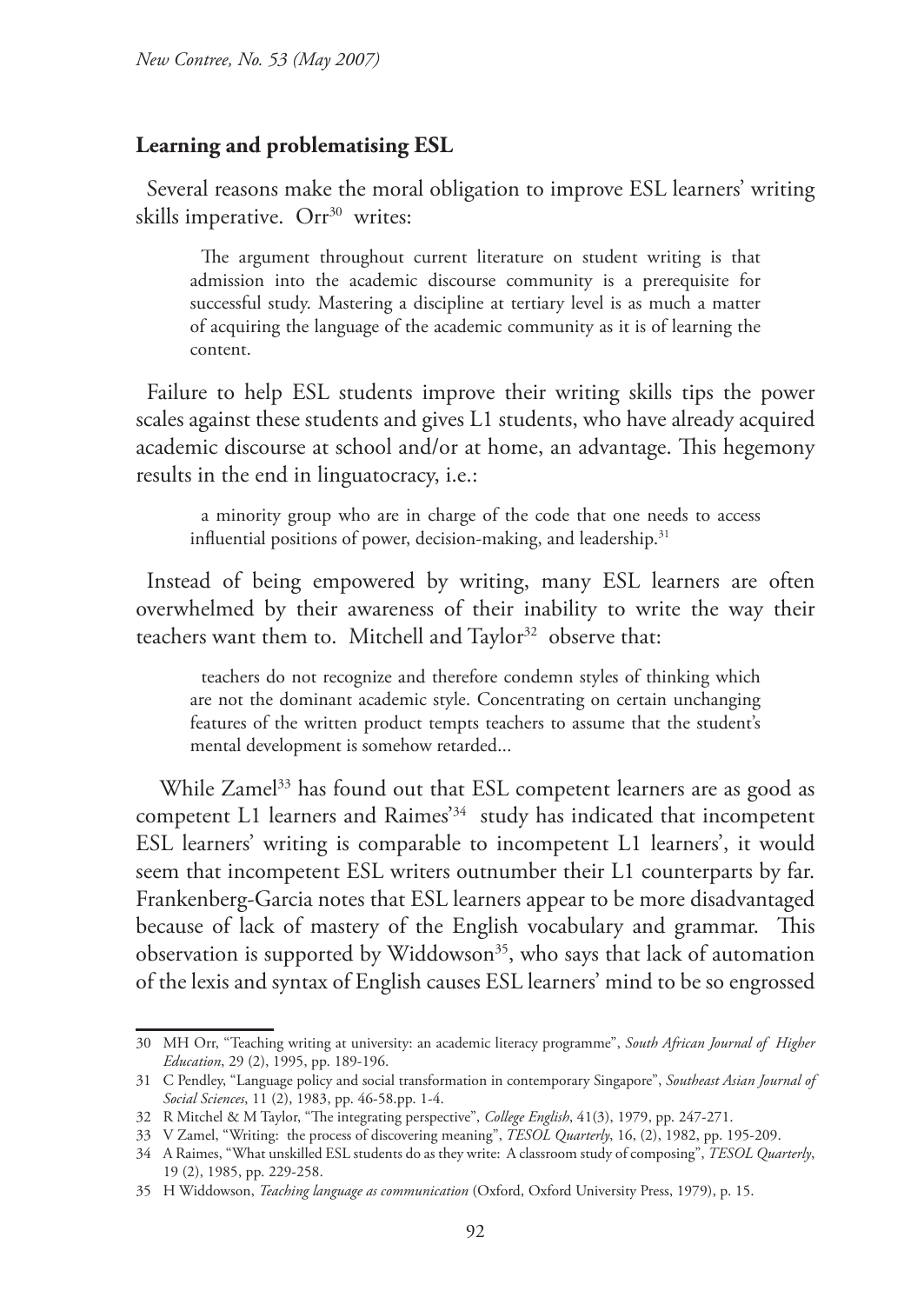in attaining morphological and grammatical correctness that they neglect paying attention to the creation of meaning.

The literature on SABE has examined this variety mostly from the viewpoint of structuralism. Mawasha36 is based on designing grammar books for various levels of secondary school ESL learners. Magura<sup>37</sup> is mainly sociolinguistics. Finn<sup>38</sup> looks at the how mother tongue interference causes aberrant sentences in ESL writing. Wildsmith<sup>39</sup> focuses on how teachers' incompetence can induce ESL learners' mistakes. Buthelezi<sup>40</sup> is syntactical. Gough<sup>41</sup> considers a number of issues including the phonology of SABE, grammar, vocabulary, discourse patterns and code switching. Mesthrie<sup>42</sup> is socio-structural. Van der Walt and Van Rooy<sup>43</sup> are grammatical and Makalela<sup>44</sup> is socio-structural.

One of the perennial questions raised when varieties depart from the standard norm is how far this departure should be tolerated. It is a truism that for a language variety to be regarded as English, it has to bear the basic syntactic structure of standard English. Occasional differences may occur in terms of vocabulary but the syntax should be mostly similar to that of English for mutual intelligibility between speakers of these varieties to occur. A case in point is the differences between British, American, Australian, New Zealand, and White South African English. While SABE conforms to a large degree to these varieties, it now and then evinces its own marked characteristics, which require more effort from one to understand it. Peripheral students should, as Canagarajah points out:

show how written English can be used with varying degrees of indigenization to ensure intelligibility with the pan-English readership, while not sacrificing local values and conventions.

<sup>36</sup> A Mawasha, "The teaching of English as a second language to North Sotho speaking children – The junior secondary school with special reference to oral communication" (Ph.D UNIN, 1977).

<sup>37</sup> B Magura, "Styles and meaning in African English: a sociolinguistic analysis of South African and Zimbawean English" (Ph.D, University of Illinois at Urbana-Champaign, 1984).

<sup>38</sup> S Finn, "The abuse of English students at Vista", *English usage in South Africa*, 17 (1), 1986, pp. 1-8.

<sup>39</sup> R Wildsmith, "Teachers' attitudes and practices: A correlational study" (Ph.D, University of London, 1992).

<sup>40</sup> Q Buthelezi, "South African Black English…", R Mesthrie *Language and social history: Studies in South African sociolinguistics*, pp. 242-250.

<sup>41</sup> G Gough, "Black English in South Africa", V de Klerk, *Focus on South Africa* (Amsterdam, John Benjamins, 1996), pp. 53-77.

<sup>42</sup> R Mesthrie, "A sociolinguistic study of topicalisation phenomena in South African Black English", WE Schneider, *English around the world 2* (Amsterdam/Philadelphia, John Benjamins, 1997), pp. 119-140.

<sup>43</sup> JL van der Walt and B van Rooy, "Towards a norm in South African Englishes", *World Englishes*, 21 (1), 2002, pp. 113-128.

<sup>44</sup> L Makalela, "Making sense of BSAE for linguistic democracy in South Africa", *World Englishes*, 23(3), 2004, pp. 355-366.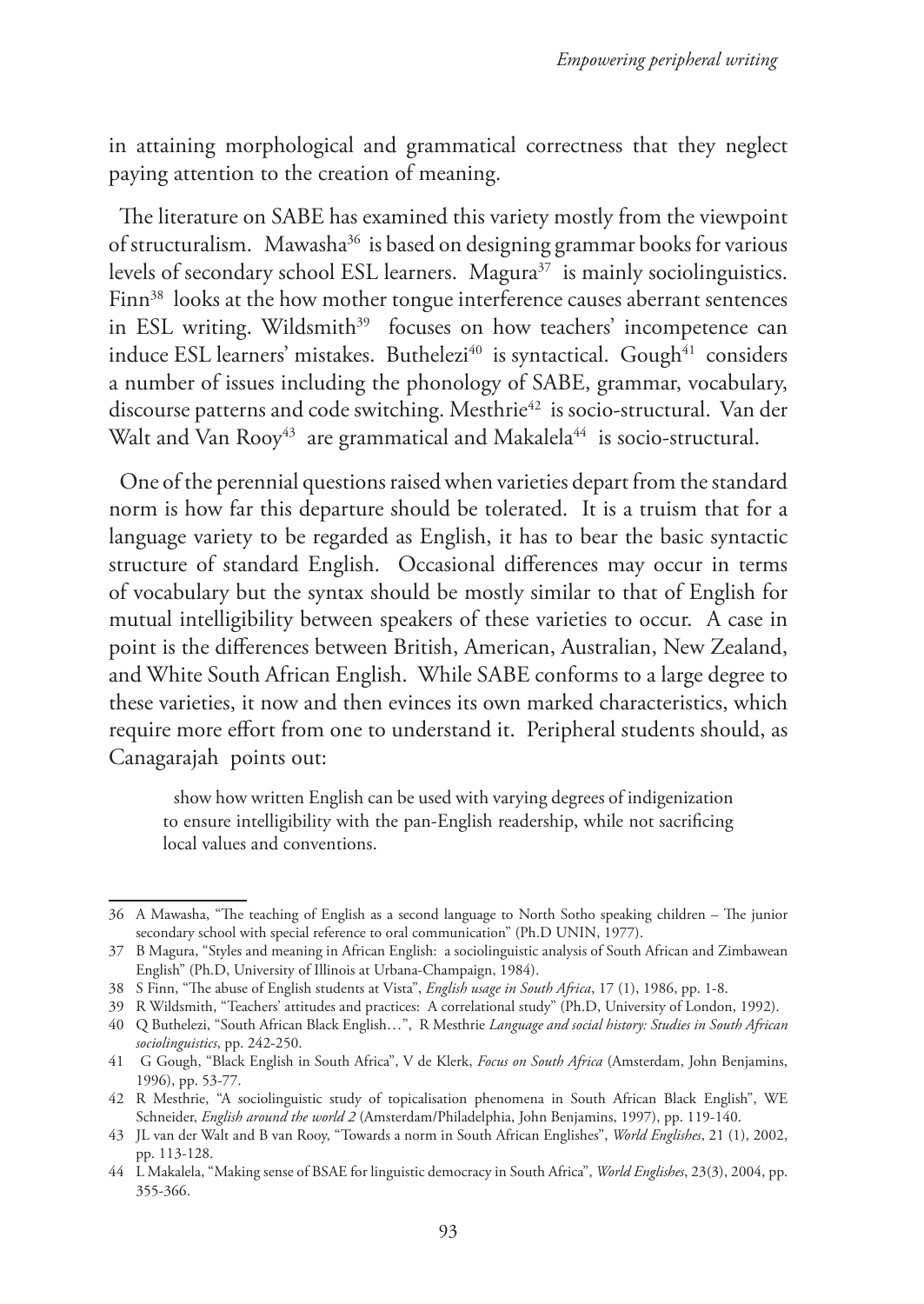He adds that:

 They will reposition themselves in English language and discourse to use these not as slaves, but as agents; to use English not mechanically and diffidently, but creatively and critically".45

Since the advent of the new democracy in South Africa in 1994, the acquisitional context of SABE has changed in favour of the growth its prestige. De Klerk and Gough<sup>46</sup> observe that:

The stigma associated with the use of non-standard varieties, so strong in the past, has been replaced by a growing assertiveness and confidence in the value of SAE varieties, including BSAE.

Norton-Peirce (1990:408) also notes that SABE is "…a struggle to appropriate English in the interest of democracy in South Africa". One of the factors that have contributed to the prestige of SABE is the growing socioeconomic status of SABE speakers, many of whom are now forming a black middle class. Talking about prestige brings us to the question of standard English, which is discussed below.

## **Standard English**

SABE has passed the first of the three developmental phases through which a new English evolves before it is standardized. The first and the third phase are the extreme ends of the spectrum: the first, the exonormative phase, takes place during a colony's pre-independence period when the standard variety is derived from the colonizers. The third occurs when a new English is standardized like when American English was. The second phase is the liberation and expansion phase, which happens when what is the standard variety begins to be informed by the indiginized variety of the colonial language. However, this era is, according to Gill, $47$  characterized by a great deal of instability. Stability emerges only in the endonormative phase when a constant norm is accepted on the grounds of the practical needs of the language users. Webb<sup>48</sup> rightly observes that aiming for the attainment of British English is unrealistic in an

<sup>45</sup> AS Canagarajah, *Resisting linguistics imperialism in English teaching*, p. 179.

<sup>46</sup> V De Klerk V & D Gough, "Black South African English" R, Mesthrie, *Language in South Africa* (Cambridge, Cambridge University Press, 2002), pp. 356-378.

<sup>47</sup> SK Gill, "Standardisation and emerging linguistic realities in the Malaysian workplace", *World Englishes*, 18 (2), 1999, pp. 215-232.

<sup>48</sup> V Webb, "English and language planning in South Africa: the flip-side", V de Klerk, *Focus on South Africa*, (Amsterdam, Benjamins, 1996), pp. 175-199.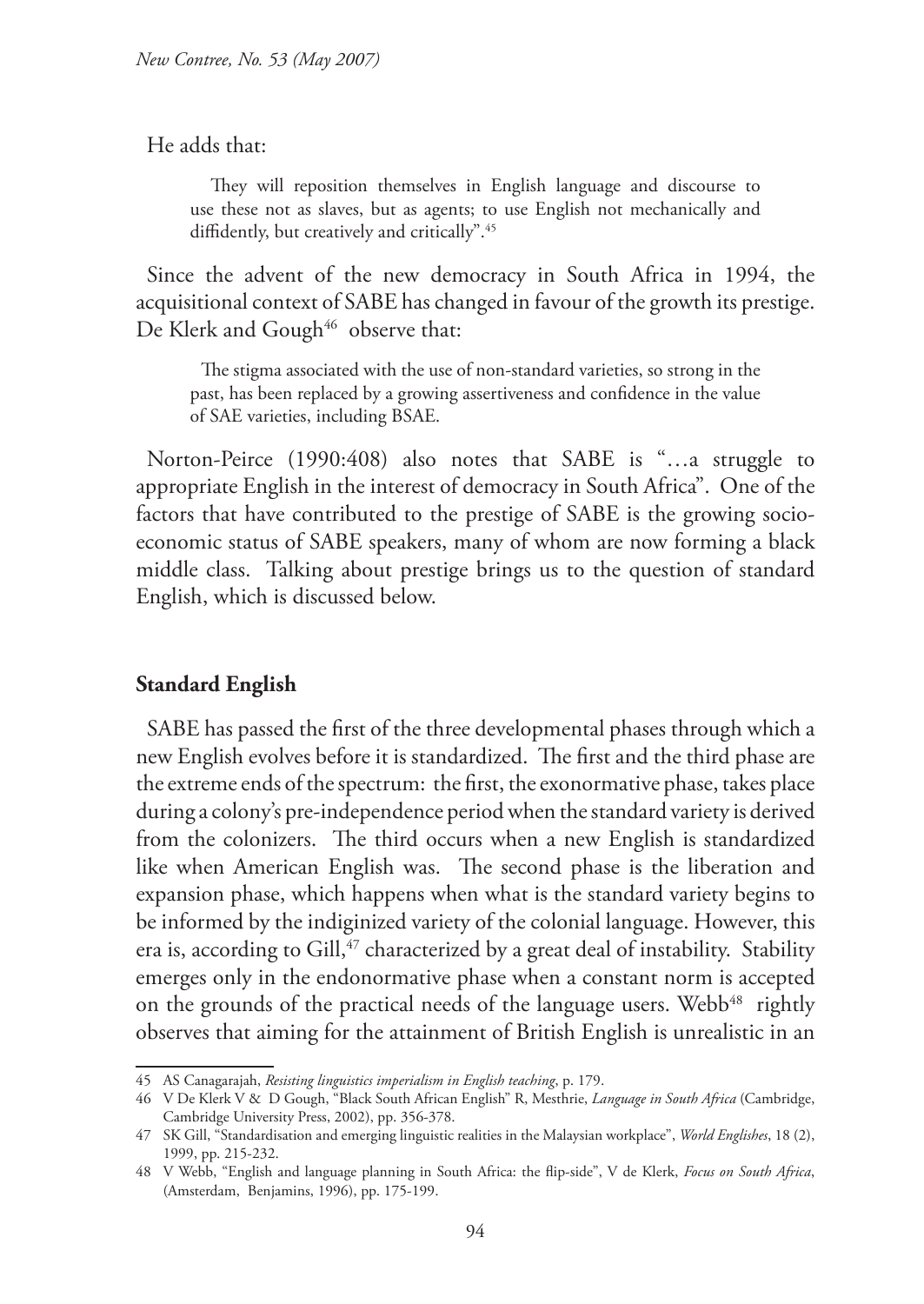ESL environment and further notes that the question of setting a norm is not only a pedagogic issue but, it is fundamentally an economic and a political one. American English established its independent norm through economic and political strength.

Quoting Sridhar and Sridhar on the new meaning some new Englishes have given to Selinker's concept of fossilization, Van der Walt and Van Rooy<sup>49</sup> write:

Second language/interlanguage stops short of the ultimate refinement, ...Rules fossilize – approximate forms appear to function more or less adequately – but remain deviant from the perspective of the native English user …These forms become stable and 'normal', and within the new English paradigm, can no longer be regarded as fossilization.

This is not what is meant by "new English" in the current study. What the concept means here is the students' capacity to learn beyond their interlanguage level and be so competent in standard English that they can deliberately evince now and then their identity through the ways they express themselves. For the same reason, I would not use Mesthrie's<sup>50</sup> term "acrolect" here, because that would suggest a deficit model of SABE.

Warning against the tendency to treat Ebonics (read SABE) as if it is not a variety in its own right, Wolfram<sup>51</sup> argues that:

Characterization of Ebonics as 'slang', 'mutant', 'lazy', 'defective', 'ungrammatical', or broken English' is incorrect and demeaning.

He then adds that it is, just like SABE is, rule-governed and systematic like all linguistic systems – spoken, signed, and written.

Canagarajah's<sup>52</sup> position captures the new Englishes envisioned in the current study when he says that:

while we must recognize the contextual appropriacy of different Englishes …it is equally important to teach students that any dialect has to be personally and communally appropriated to varying degrees in order to be meaningful and relevant for its users. This would lead to the pluralisation of standards and democratisation of access to English.

<sup>49</sup> V Webb, "English and language planning…", V de Klerk, *Focus*…., p. 116.

<sup>50</sup> R Mesthrie, "South African Indian English: from L2 to L1", R Mesthrie, *Language and social history: Studies in South African sociolinguistics* (Cape Town & Johannesburg, David Philip, 1995), pp. 251-264.

<sup>51</sup> W Wolfram, "Ebonics and linguistic science: Clarifying issues in CAL Center for Applied Linguistics", (available at <http:www:cal.org/ebonics/wolfram.html> as researched on 9 March 2007), pp. 1-5.

<sup>52</sup> AS Canagarajah, *Resisting linguistics imperialism in English teaching*, p. 181.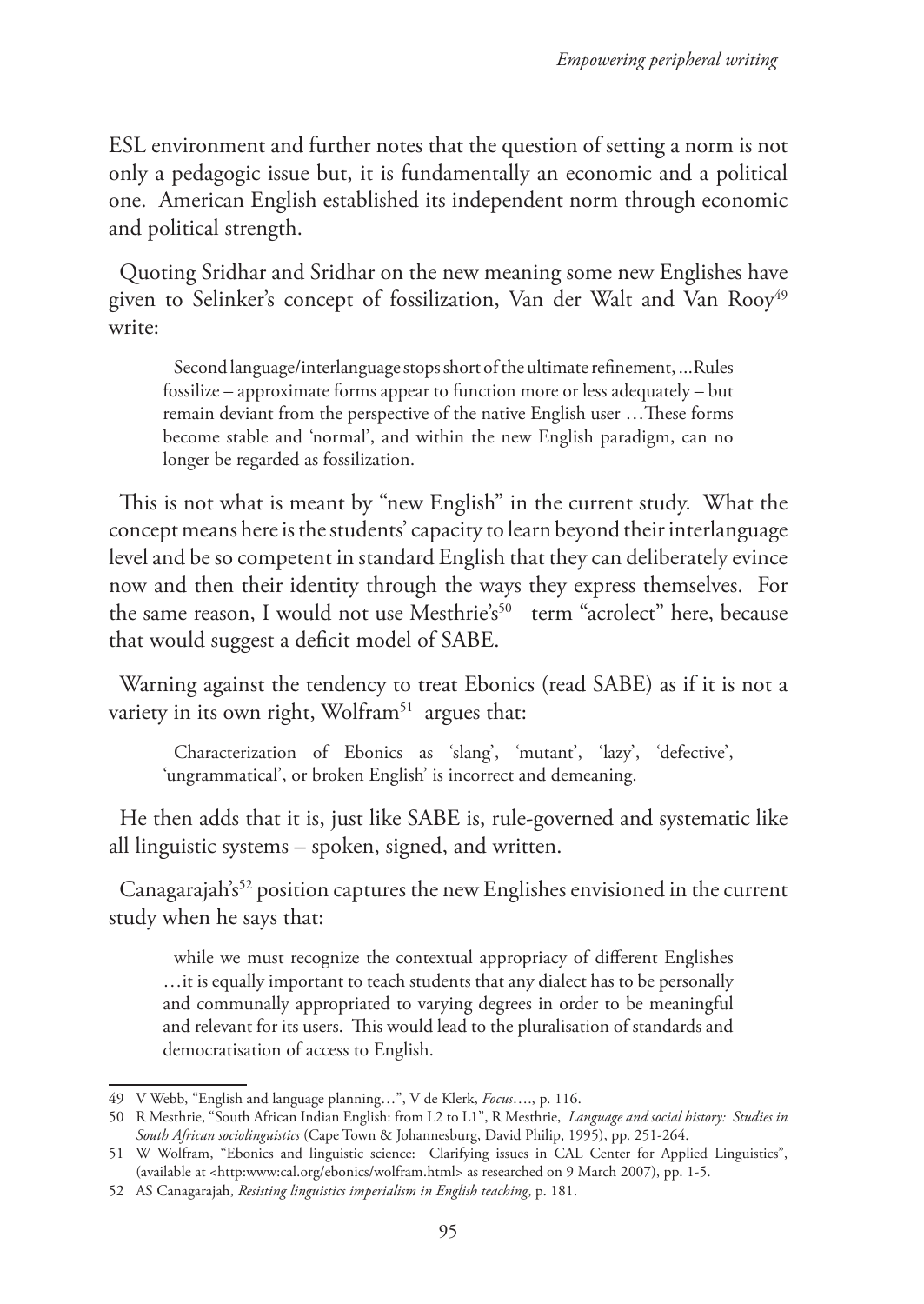As for loss of international intelligibility, Bamgbose<sup>53</sup> contends that mutual intelligibility should be a two-way act; a mutual process of unlearning and re-learning by both the native speakers and the L2 speakers of English. The purpose of the current study is to explore how the participants' SABE, instead of being regarded as some disease that requires eliminating, could be utilized as resource in order to facilitate learners' acquisition of standard English, while at the same time retaining the uniqueness of this variety as some accomplished writers in new Englishes have done.

## **Methodology**

The present study is mainly qualitative and uses data triangulation. This study involves the analyses of first-year students' essays, their syllabuses and examination papers, debriefings, semi-structured interviews with the participants' law lecturers and my own participant observation as a SABE speaker. The essays were used to provide a corpus from which the characteristics of the participants' SABE were drawn. These were then compared with the writing proficiency law lecturer's expected the participants to have. The participants' syllabuses, past examination papers, debriefings, and my own observations provided a means for cross-checking the participants' language needs. The use of multiple methods reflects an attempt to secure an in-depth understanding of the identified problem. The article is premised on the assumption that "objective reality", in the words of Danzil and Lincoln, <sup>54</sup> "can, never be captured nor fully apprehended; it can only be approximated".

The study operates outside the positivist or science framework. Working within the positivist or science paradigm, quantitative researchers assume, according to Danzil and Lincoln<sup>55</sup> that:

…there is a reality out there to be studied, captured, and understood… They are deliberately unconcerned with rich descriptions because such detail interrupts the process of developing generalizations. In the science paradigm, people are often lumped together in some undefinable aggregate as if they were

<sup>53</sup> A Bamgbose "Torn between the norms: innovations in world Englishes", *World Englishes*, 17(1), 1998, pp. 1- 14.

<sup>54</sup> NK Danzil & YS Lincoln, "Introduction: The discipline and practice of quantitative research", NK Danzil and YS Lincoln, *Handbook of quantitative research*, second edition (Thousand Oaks, London, and New Delhi, Sage Publications, 2000), pp. 1-28.

<sup>55</sup> NK Danzil & YS Lincoln, "Introduction: The discipline and practice…", NK Danzil & YS Lincoln, *Handbook of quantitative research*, p. 9. NK Danzil & YS Lincoln, "Introduction: The discipline and practice…", NK Danzil & YS Lincoln, *Handbook of quantitative research*, pp. 3-4.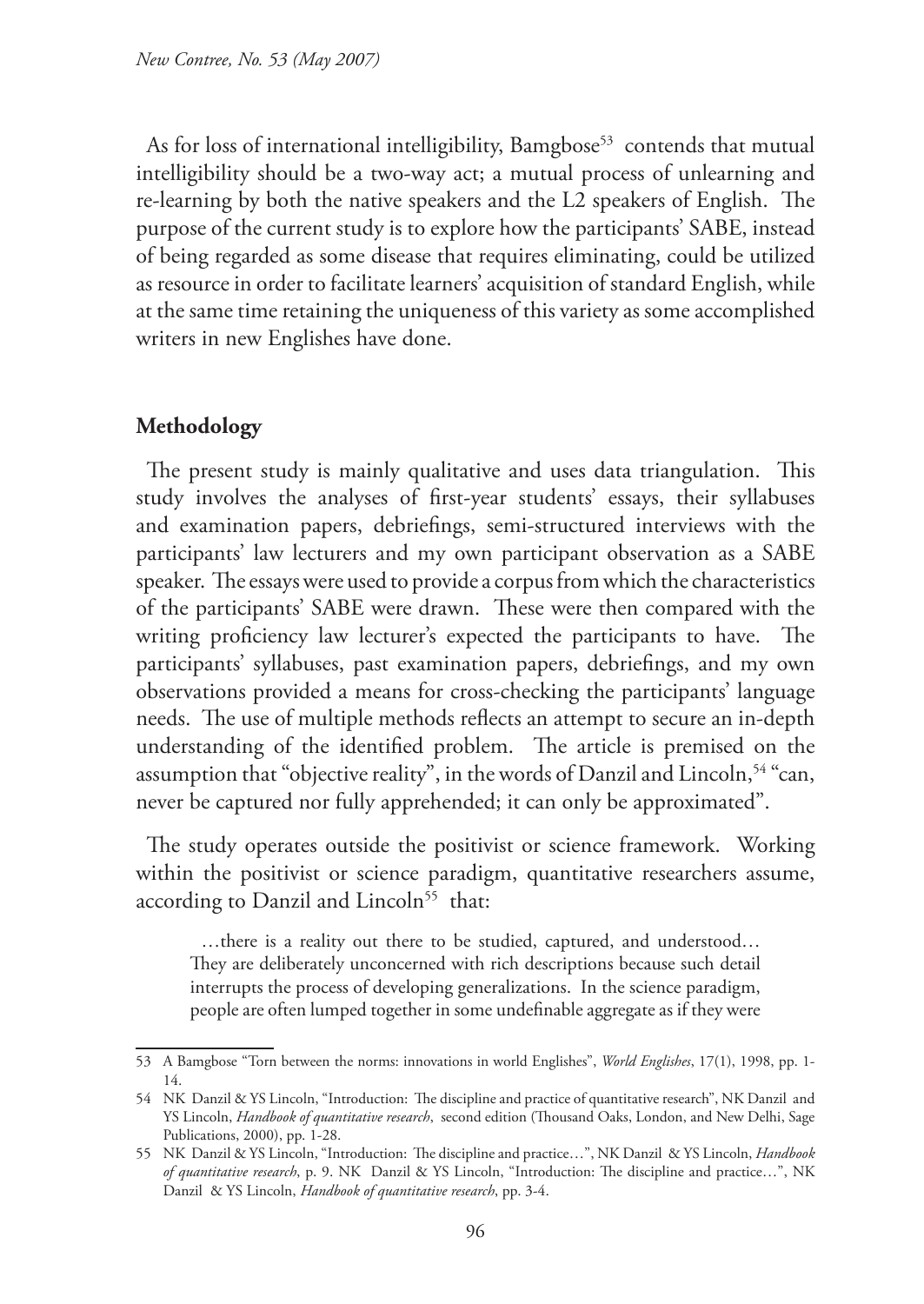not individual groups or persons. Positivists argue that what they do is good science, free of individual bias and subjectivity. ….they see constructivism, poststructuralism, and postmodernism as attacks on reason and truth.

In keeping with the constructivist, poststructural, or postmodern schools of thought, the present study rejects the positivist criteria of evaluation. It regards these criteria as a means of reproducing only a certain kind of science, a science that silences too many voices. The quantitative research approach deploys a wide range of interconnected interpretive practices, hoping always to get a better understanding of the phenomenon in question. It postulates that any view of reality is always influenced by the viewer's language, gender, social class, race, and ethnicity. Danzil and Lincoln<sup>56</sup> maintain that:

No single method can grasp all of the subtle variations in ongoing human experience.

The participants wrote a two-hour essay on the merger of the former Potchefstroom University for Christian Higher Education (PUCHE), a historically Afrikaner university with The University of North-West, a historically black Bantustan university, into one institution i.e. North West University. The essay were written towards the end of a one-year remedial English course which had lasted a year and in which students were taught reading and writing. The essays were written under examination conditions and independently evaluated by three assessors (including the teacher of the course) who, using Fairclough's<sup>57</sup> and Norton's<sup>58</sup> analytical framework, each selected six (essays) that showed the most features of SABE. Later the assessors discussed the eighteen essays they had selected and further selected, by mutual agreement, only two that had the most features of SABE. Before the participants wrote the essays, they were given Gough's<sup>59</sup> article on South African Black English and another one by Janks and Ivanic<sup>60</sup> on critical language awareness so that they could write from an informed position.

<sup>56</sup> NK Danzil & YS Lincoln, "Introduction: The discipline and practice…", NK Danzil & YS Lincoln, *Handbook of quantitative research*, p. 9.

<sup>57</sup> N Fairclough, "The discourse of new labor: Critical discourse analysis", M Wetherell, S Taylor, & S Yates, Discourse as data (Milton Keynes, The Open University, 2001), pp. 236-239.

<sup>58</sup> B Norton. *Identity and language learning: Gender, ethnicity, and educational change* (Harlow, Longman, 2000), pp. 21-22.

<sup>59</sup> G Gough, "Black English in South Africa", V de Klerk (Ed.) *Focus* …, pp. 53-77.

<sup>60</sup> H Janks & R Ivanic, "CLA and emancipatory discourse", N Fairclough, *Critical language awareness*, (Singapore, Longman, 1992), pp. 305-331.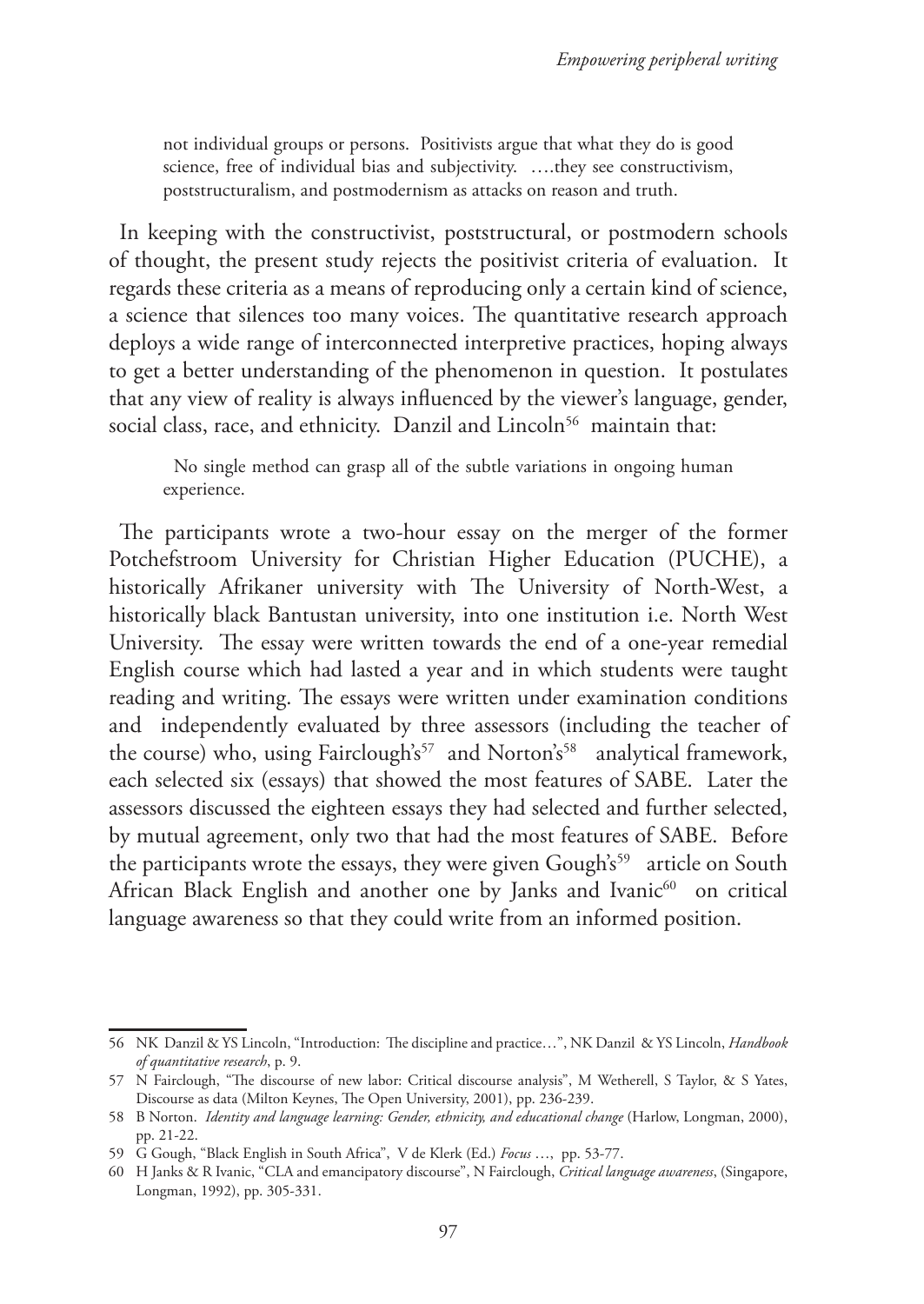#### **The participants**

The participants were 82 first-year, resident students, mostly (about 97% of them) Setswana speaking, who were registered for an LLB programme at a historically disadvantaged rural university in the North-West area of Mafikeng. They were taking a remedial English course called English and Academic Skills (EAS) in their first academic year at University. The majority of them were underprepared students who came from the former Apartheid government schools, most of which are still severely under-resourced. Although English had been the language of learning and teaching (LOT) from grade five in these schools, many of the teachers in these schools were not competent enough to teach in English and it was often the vernacular language that was being used.<sup>61</sup> Also, when the changeover from using the vernacular to English occurred, many learners had not acquired the requisite literacy that a learner in an adequately resourced school had attained.<sup>62</sup> When they reach university, many of these students' language deficiencies have changed very little. Kilfoil and Van der Walt<sup>63</sup> remark that an additional disadvantage that rural students like the target group of the current study face is that they have very little exposure to English outside of the classroom. Consequently, they are inadequately prepared to study successfully at universities where English is the language of learning and teaching.

#### **Findings and discussion**

The study revealed a number of findings. The participants' mainstream lecturers normally regarded assisting students in their language difficulties as falling outside of their duties. Theirs was, they argued, only to teach content and many of them heavily penalise students for language weaknesses shown in written work. The study seeks to persuade these lectures to view SABE peripheral writing in a positive light and use it as a stepping-stone to acquiring standard English.

<sup>61</sup> K Amuzu, "The role of English in educating the new South Africa", *English usage in South Africa* 23, 1992, pp. 129-138.

<sup>62</sup> C Macdonald, "Crossing the threshold into standard three", *Report, Soling* 16 (Pretoria, Human and Social Science Research Council, 1990), p. 15.

<sup>63</sup> W Kilfoil & C van der Walt, *Learn 2 teach: English language teaching in a multicultural context*, 3rd edition, (Pretoria, Van Schaik, 1997), p. 73.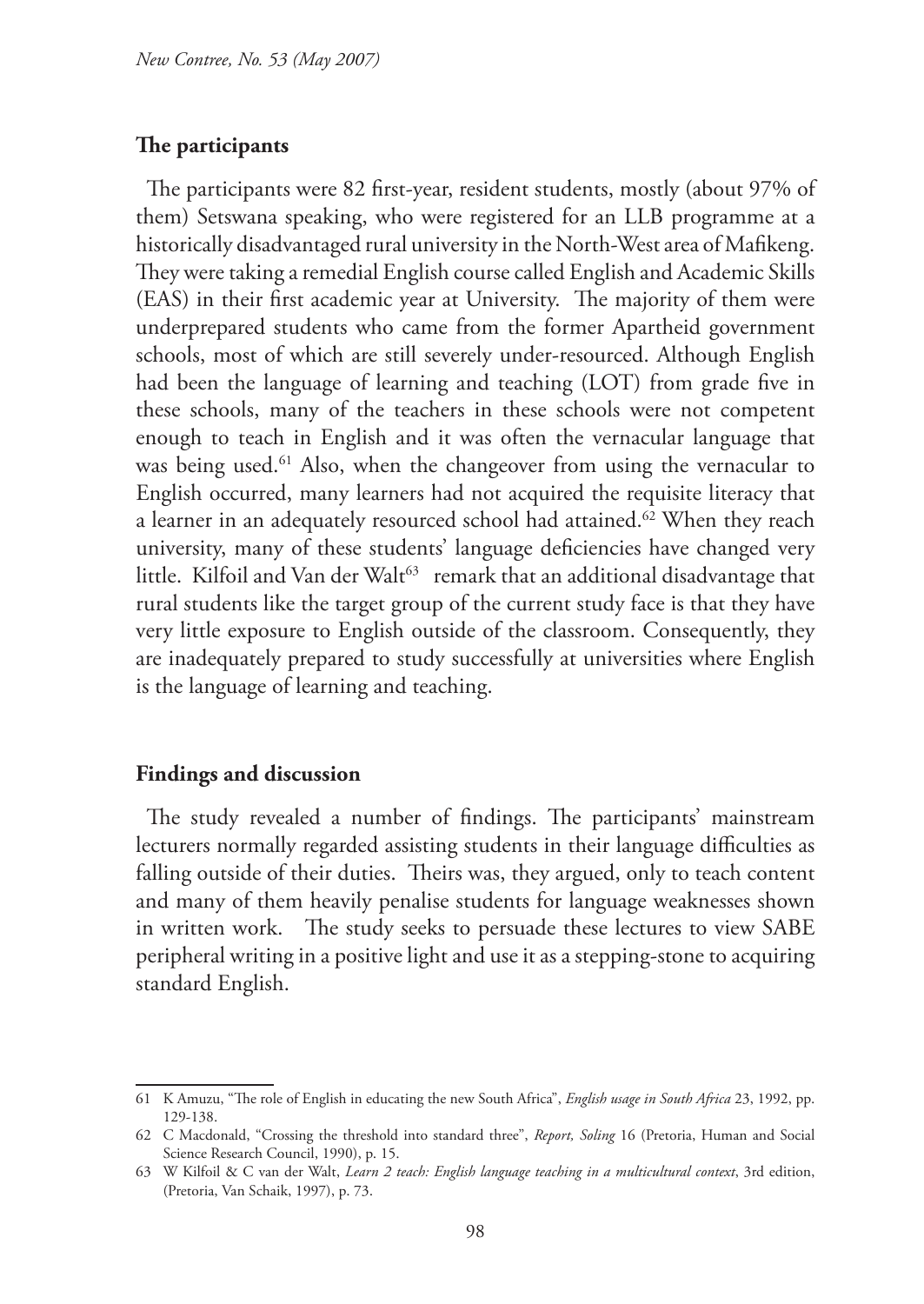The participants' essays were expected to meet the following requirements:

- Covering of sufficient content: inclusion of as much relevant information as possible, exclusion of irrelevant information, avoidance of unnecessary repetitions.
- Use of the appropriate form:
- use of mainly everyday vocabulary, simple lucid sentences, and coherent paragraphs patterned on giving a topic sentence and supporting details;
- judicial use of cohesive devices, avoidance of vagueness, and inaccuracies;
- efficient use of grammar, spelling and punctuation and
- competent use of the impersonal, tentative, and formal style of the academia.
- Demonstration of insight, and an ability to see relationships and solve problems and

These competencies could be condensed into three items: good content, good insight and appropriate form.

# *Some features of SABE in the participants' essays*

Most of the research on SABE has mainly been based on the lexical, syntactic and pragmatic differences between this variety and standard English. I examine SABE from the point of view of critical linguistics using Text A and B below as illustrations of the texts that had the most SABE features. I use the following as some of the most salient SABE features: Florid language, indirectness, multiple identity and multiple resources, high level of formality, oral narrative, unnecessary repetition and padding, and localised lexis. While some of these features are my own observation, others are extracted mainly from Buthelezi,<sup>64</sup> Gough,<sup>65</sup> Norton,<sup>66</sup> and Spacks.<sup>67</sup>

<sup>64</sup> Q Buthelezi, "South African black English…", R Mesthrie *Language and social history: Studies in South African sociolinguistics*, p. 242.

<sup>65</sup> G Gough, "Black English…", V de Klerk, *Focus*…" pp. 53-78.

<sup>66</sup> NB Norton, *Identity and language learning*…, pp. 1-16.

<sup>68</sup> R, Spacks, & JG Carson, "Cultural background: what should we know about multilingual students?", *TESOL Quarterly* 32(4), 1998, pp. 735-740.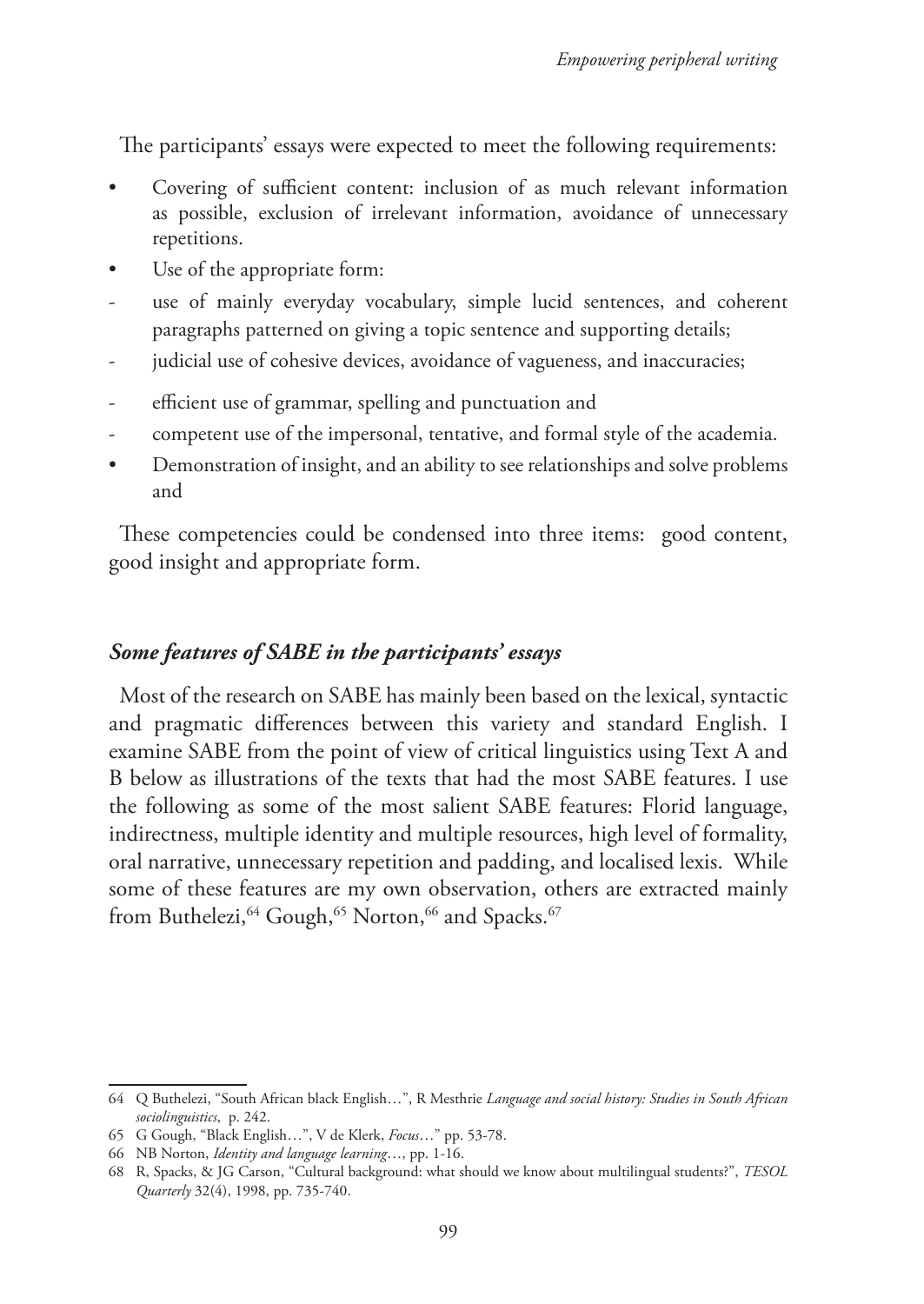#### **Text A**

### *Florid language*

One of the most prominent features of Text A is the use of florid language. An analogy about the mating of a donkey and a horse and the resultant mule has been used to begin the essay. Metaphors abound throughout the writer's argument (e.g. "orphans", "light and future", "smoothly", "Msholozi's", and "pursuing") and two idioms – "be on each other's throats," and "those whose blankets are short" (translated from Setswana *ba ba dikobo dikhutswana*) – appear in the second and last paragraph. This practice probably results from the misleading past teaching, which has taught the target group that good English is only highfalutin English with figurative language. What might have also reinforced this notion is that since education in South Africa has been so Western oriented it has, because of this, been so ethereal to many South African learners, who tend therefore to talk about their subject matter in a language too formal and removed from everyday communication. While they can observe various levels of formality in their discourse as when they converse formally with a chief or less informally when they converse with their neighbours, and highly informally (using swear words now and then, for example) when they talk with the people to whom they are very close, the participants tend to fail to transfer their awareness of this cline of formality to their writing. They then take an extreme position of being either too formal or too informal. Gough<sup>68</sup> notes incongruent levels of formality between standard English and SABE and says the following of the latter:

words like *abode* and *mommy* may, for instance, respectively be used in informal and formal contexts not typical of native-speaker usage.

Although the language of law is, as  $Smuts^{69}$  points out, characteristically literal and seldom uses metaphors, symbolism, idioms and proverbs much, it is fraught with technical jargon and this probably contributes to the participant's tendency to use florid language.

<sup>68</sup> G Gough, "Black English…", V de Klerk, *Focus*…" p. 64.

<sup>69</sup> J Smuts, "The design and effectiveness of the course English for LLB students at the University of Free State" (Paper, AUETSA annual conference, University of Free State, 2001).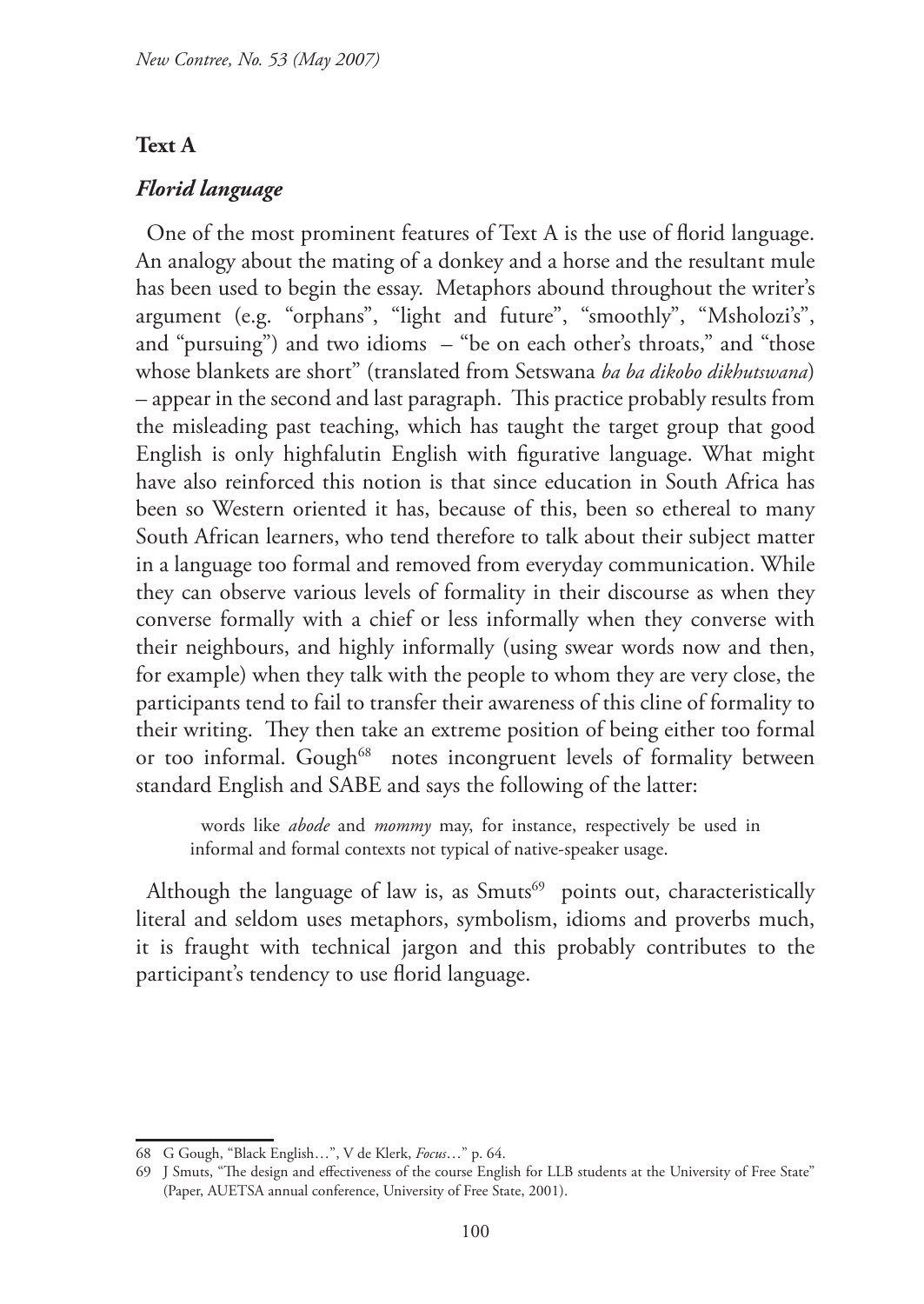## *Indirectness*

The first paragraph of Text A is very indirect. The first sentence uses an analogy and does not mention the names of the two universities being talked about. In the second sentence the writer says "…I have some opinions regarding the merger" instead of directly stating those opinions. Canagarajah<sup>70</sup> points out that Tamil discourse values the digression and indirection typical of predominantly oral, rural communities. This discourse pattern indicates that since in these communities the phatic function of communication is often regarded as more important than the transactional one, speakers/writers start off by expressing the phatic function of conversation before expressing the transactional one. In other words, speakers/writers should establish the *ubuntu/botho* or interpersonal relations with their interlocutors before they talk business. *Ubuntu/botho* is an African value by which it is believed that a person's humanity can only be complete when it has been supplemented by others'.

Another aspect of *ubuntu/botho* as expressed through indirectness is politeness. According to Lakoff, $71$  one of the maxims of the politeness principle is that people should not impose. Indirectness is one of the means of avoiding imposition. While this maxim might be a universal principle, in African communities it appears to be valued more than it is done in Anglo-Saxon communities. Indirectness in SABE speakers' culture can also be expressed non-verbally as well as when a person uses two hands instead of one when giving out something to somebody no matter how small the object may be. It would seem that indirectness is not in keeping with legal discourse. Crystal72 remarks that "legal language …shares with (the language) of science a concern for coherence and precision" largely because so much could go wrong if these elements are missing in dealing with cases but coherence and precision as used in academia fly in the face of SABE speakers' discourse pattern.

# *Multiple identity and multiple resources*

Many expressions in Text A do not make much sense unless they are read from the viewpoint of an English second language (ESL) student's background

<sup>70</sup> AS Canagarajah, *Resisting linguistics imperialism* …, p. 87.

<sup>71</sup> R, Lakoff, "The logic of politeness: minding your p's and q's'". Paper presented at 9th Regional meeting of the Chicago Linguistics Society in 1973, pp. 292-305.

<sup>72</sup> D Crystal, The Encyclopedia of the English language (Cambridge, Cambridge University Press, 1995), p. 374.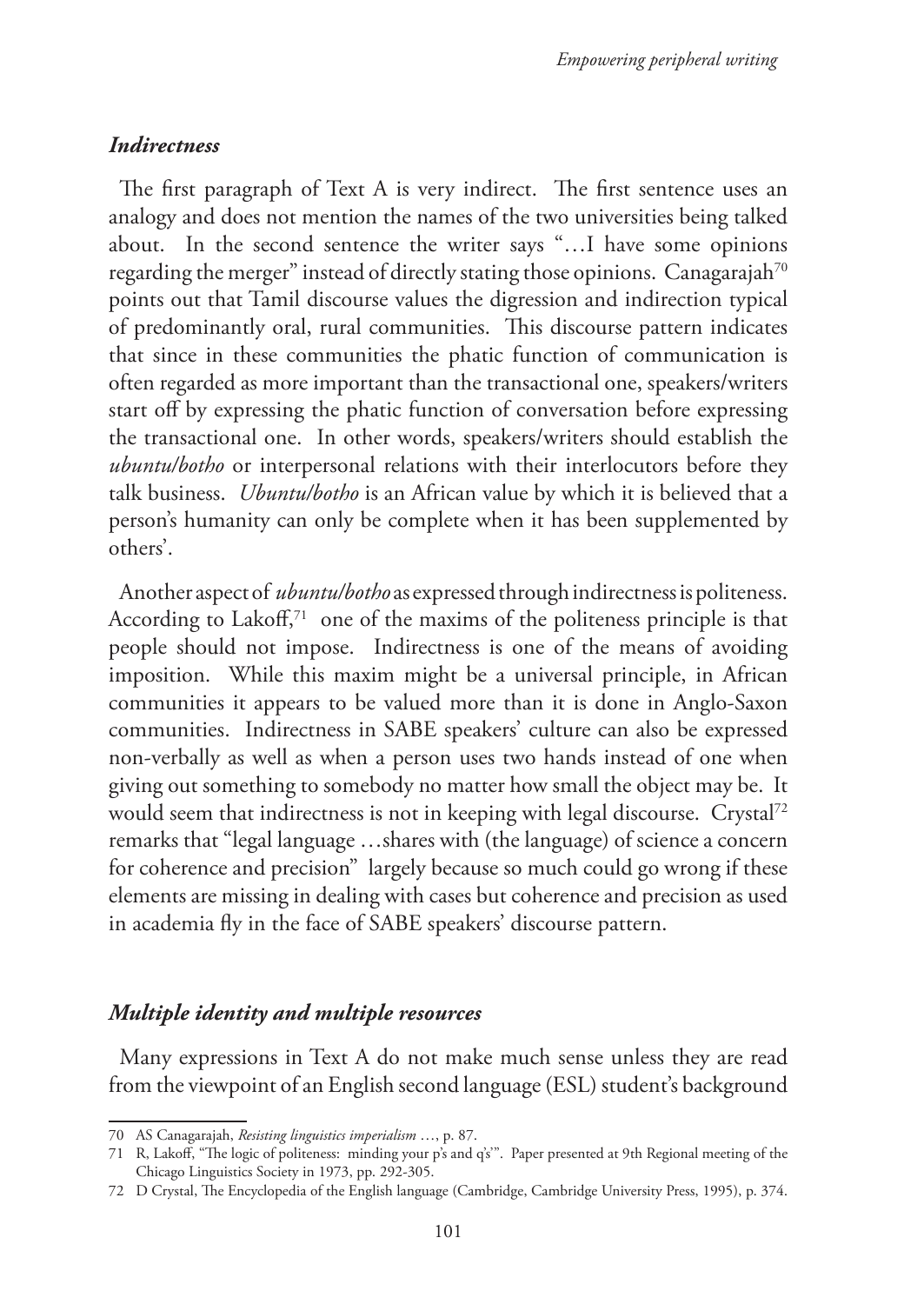of multiple identity and multiple resources suggested in the essay. In the second paragraph, the writer draws some of his/her expressions from his/her first language, Setswana. The phrase "a university of orphans" is derived from the Setswana phrase, *yunibesithi ya di khutsana*, and the expression "if it is real that the merger will happen" and "I am afraid" are direct translations of Setswana *ga e le nnete gore kopantso e tla diragala and ke a boifa*, respectively. In the first phrase, the writer wanted to say that Uniwest was established in order to meet the poor's educational needs but he/she muddled this idea by using the metaphor "orphans". In the second, he/she wanted to say that "if the merger happens" but mainly because the English verb, unlike the Setswana one, cannot be inflected to show a future time, the learner has come up with an English phrase patterned on the Setswana future marker i.e. tla. The writer's third unique phrase could be changed to read something like: "possibility that many students might be excluded". The writer's use of "I'm afraid" in this context is not the kind of phrase one uses to introduce an unpleasant utterance as in "I'm afraid, you failed the test" where the phrase tones down what is about to be said or has been said in standard English. The sentence, "They think education is money", makes more sense only if it is interpreted from the point of view of the meaning of the Setswana sentence *Ba nagana gore thuto ke madi*, which means "They think they can make money through the education they offer".

Whereas some of the writer's expressions may be regarded as aberrant, others are not so. The idiom to "be on each other's throat" is a standard English expression which has been aptly used to evoke the adversarial attitude the two campuses appear to have adopted towards each other. This effective use of English is one of the indicators that contrary to what the "critical" model of TESOL would have us believe, English is part and parcel of ESL students' identity; they would like their English to be no less "correct" than the English of any higher education student.<sup>73</sup> The "critical" model of TESOL has rightly rejected the view that the usage of English is natural, neutral and beneficial, but has, unfortunately, tended to exaggerate the disempowering effects of using English in Africa and has portrayed the language as, according to Parmegiani,<sup>74</sup> "a gatekeeper" that prevents L2 speakers from advancing socio-economically; as "a colonizer of the mind", which when spread widely

<sup>73</sup> TL Ngwenya, "Designing an English syllabus for first-year law students" (Ph.D, PUCHE, 2001), pp. 6-26.

<sup>74</sup> A Parmegiani, "Claiming the power of English in South Africa: From a birthright to an appropriation model for understanding English ownership" (Paper, conference Linguistic Society of Southern Africa and Southern African Applied Linguistics Association, University of KwaZulu/Natal, 5-7 July 2006), p. 3.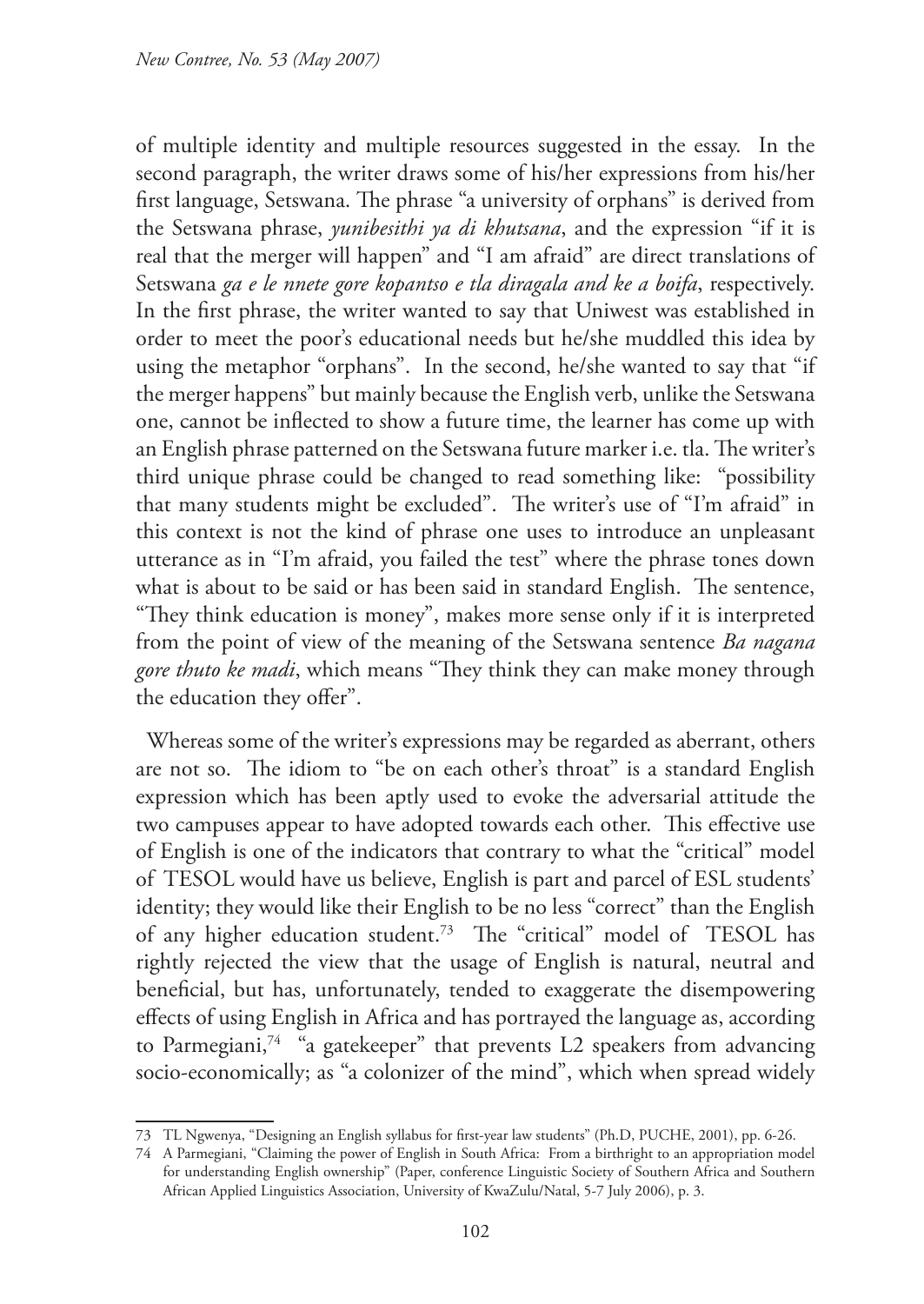establishes and perpetuates Western values and undermines other languages; and as "a linguistic poacher" that wipes out African languages. While these labels carry some element of truth, the fact of the matter is they ignore that English and its concomitant power can be appropriated by L1 speakers of other languages. The shortcoming of this model is caused by its wrong assumption that a person can own only her/his mother tongue. Such an assumption is problematic in a country like SA where the competency of most South Africans to speak many languages is so extensive and sophisticated that it is often hard for them to define themselves only in terms of just one language. Yet, despite the presence of this phenomenon, the ownership of this language is often thought of as something that can be claimed only by birthright. A decentred model should be adopted that allows for English to be appropriated in such a way that it creates an ESL learner of multiple identity and multiple resources.

One notices a balanced outlook to life when one compares the North-West University talked about in the second paragraph with the Potchefstroom campus talked about in the third paragraph. On the one hand, the writer seems to look at education from the collectivist, egalitarian standpoint of the African education when he/she talks of the need to use education to develop poor rural communities. On the other hand, when the writer says that the Potchefstroom campus may have good resources and high standards in the third sentence, the writer gives the impression that he/she can view education from a capitalist perspective and appreciate the better social standing this bring about. One of the contributions Africa can give the world is her ability to synthesize apparently discordant elements; what Keats terms "the genius of negative capability."75 The student's concern about empowering the poor and his/her appreciation of accumulating individual wealth implies the capacity to balance capitalism and socialism. The same capability to tolerate the coexistence of incongruent phenomena is also apparent in how hierarchy and egalitarianism can exist side by side in Africa. While royalty is exalted and promoted in Africa, it moves, lives and finds its being in living closely with commoners. Explaining her concept of second language learners' investment in their target language, Norton<sup>76</sup> says:

If learners invest in a second language, they do so with the understanding that they will acquire a wider range of symbolic and material resources, which

<sup>75</sup> EC Pettet, *A selection from John Keats* (London, Longman, 1974), p. 236.

<sup>76</sup> B Norton, *Identity and language learning*..., pp. 10-12.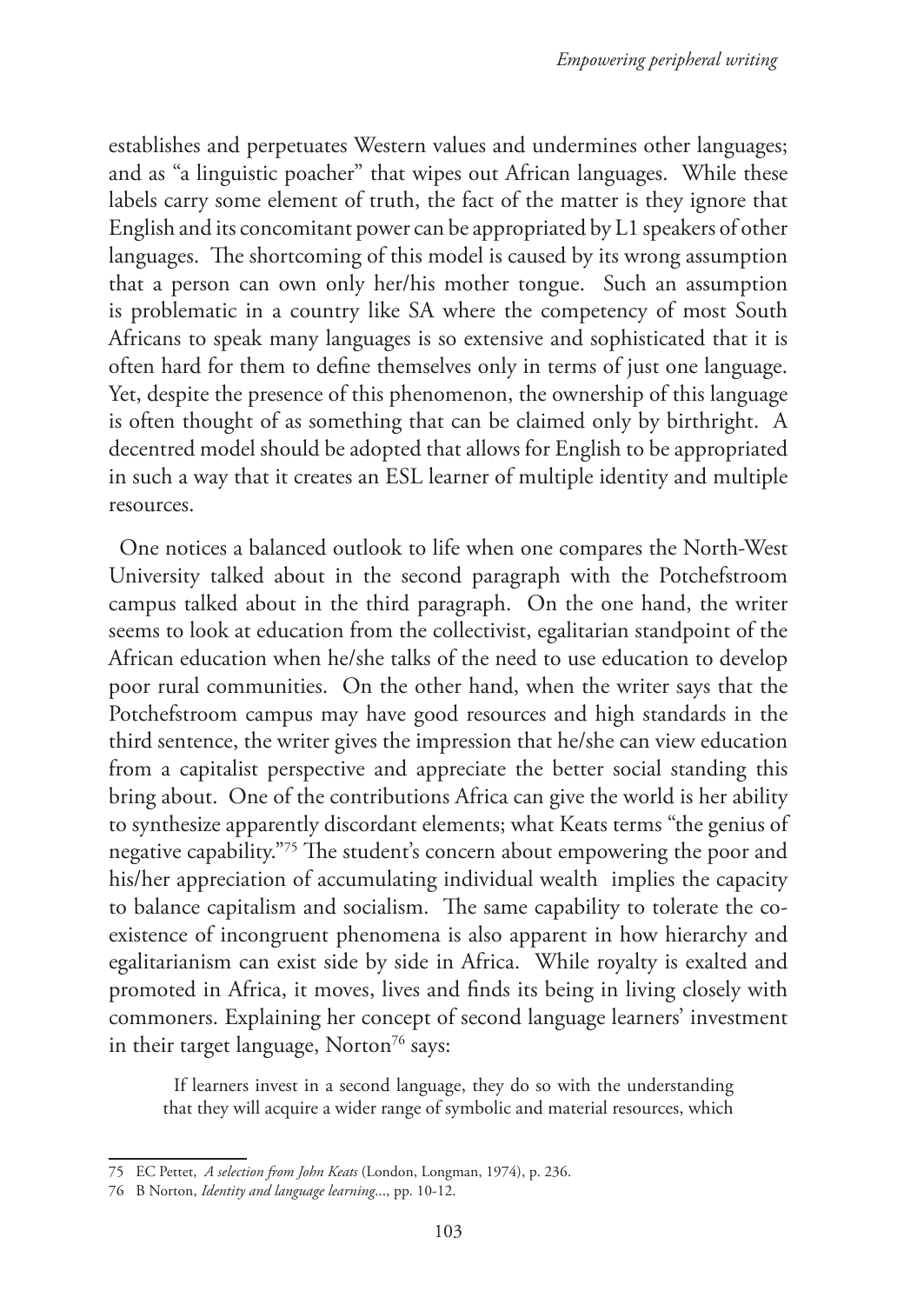will in turn increase the value of their cultural capital ... – a return that will give them access to hitherto unattainable resources.

Norton then points out that investment should not be conflated with Gardner and Lambert's<sup>77</sup> notion of instrumental motivation because "a learner's motivation", she explains, "may be complex, contradictory and in a state of flux". Peripheral students' writing, then, should not be regarded from the viewpoint of a deficit model because ESL students possess "multiple identities and draw on multiple resources".<sup>78</sup>

## **Text B**

## *High level of formality*

The use of florid language in Text A above is closely linked to the target group's tendency to use a higher than usual level of formality, only that the former has more to do with figurative language and the latter with formal lexis. A good example of the use of very formal lexis in Text B is in the first paragraph. The paragraph consists of 64 words and twelve of these ("scrutinized", "established", "facilitate", "distinguish", "credentials", "accompany", "ignominious", "institution", "unequivocally", "surpasses", and "opportunities") are highly formal. The reason given for the presence of florid language in SABE above could also account for the preponderance of the high level of formality in Text B. One could add, though, that one other factor that may cause the participants to use formal language is the target group's exposure to the formal discourse of legal English. Danet<sup>79</sup> notes that "Even when texts are intended as a communication between two parties, they are typically cast in the third person. Loan application forms used by banks may speak of the 'borrower' and the 'lender', for instance". One of the accusations that have been leveled against written legal English itself is that it is difficult to comprehend. Wydick mentions sentences that "twist on, phrase within clause within clause, glazing the eyes and numbing the minds of … readers". Citing Mellinkoff, Wydick also observes that written legal English is wordy, unclear, pompous, and dull. "Good legal writing", he maintains, "should

<sup>77</sup> RC Gardner & WE Lambert, *Attitudes and motivation in second language learning* (Rowley, MA, Newbury House, 1972), p. 15.

<sup>78</sup> R Spacks, JG Carson, "Cultural background …?", *TESOL Quarterly* 32(4), 1998, pp. 735-740.

<sup>79</sup> B Danet, "Legal discourse", T van Dijk, *Handbook of discourse society* (London, Academic Press, 1985), p. 283.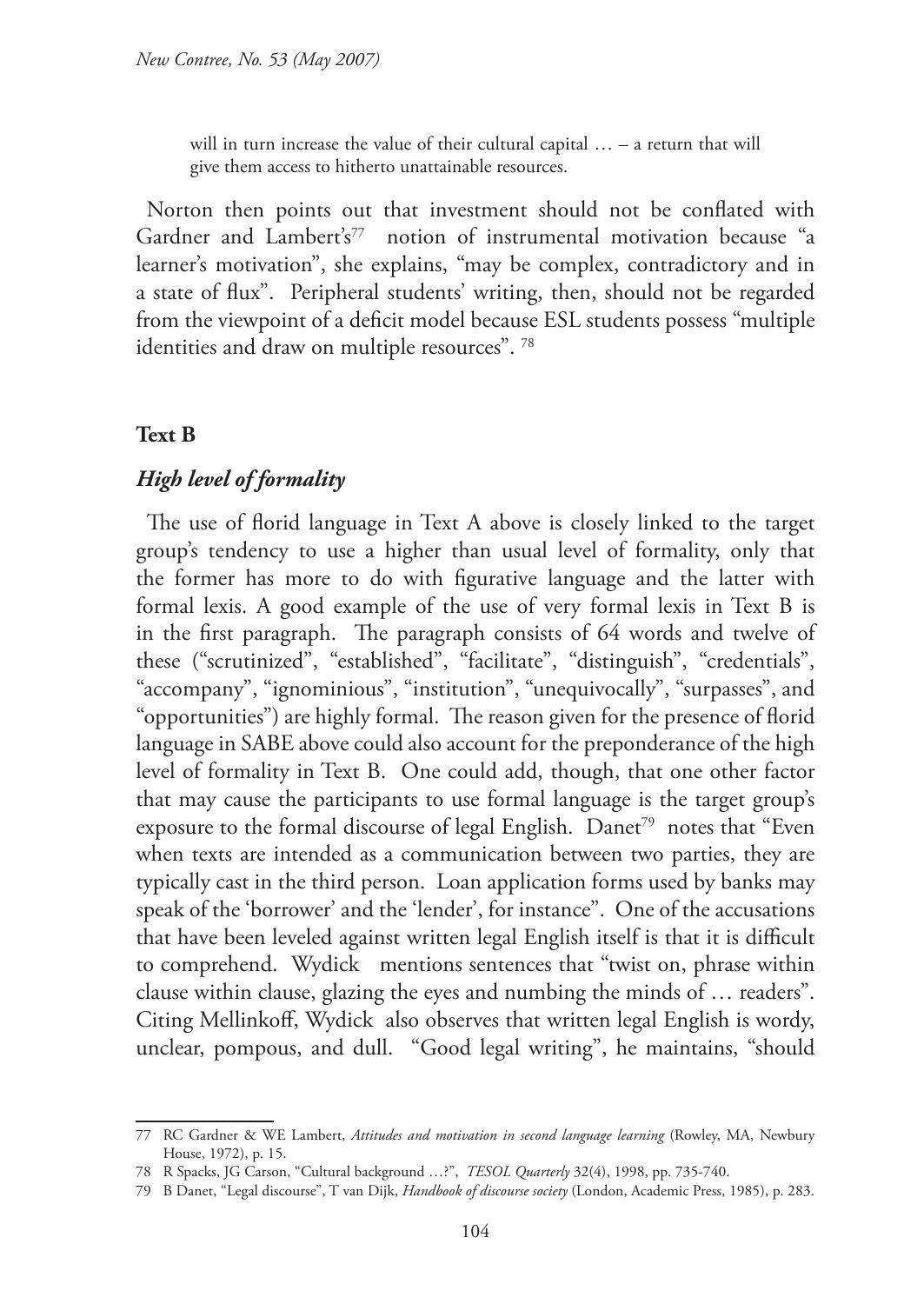not differ, without good reason, from ordinary well-written English". <sup>80</sup> This principle is shared by many law lecturers.

#### *Oral narrative*

The inverse of the use of florid language and a high level of formality is the target group's tendency to use oral narrative in the form of colloquialism, contractions, abbreviations, rhetorical questions, stabilizers, inaccuracies, context embedded deixis. The use of deixis "here", "us", "this", the abbreviation "Potchefstroom" to "Potch", and the rhetorical question of the second sentence are often unacceptable in academic writing. This might be negative transfer from what in SABE is relatively informal discourse, but is formal discourse in the West. For example, whereas a sermon is normally formal and noninteractive in Western society, in a typical black church, the preacher and the congregation may engage in very informal exchanges now and then during the preaching, making the sermon somewhat interactive.

The second reason is that the writer does not appear to distinguish between the use of what Cummins<sup>81</sup> terms basic interpersonal communicative skills (BICS) and cognitive academic language proficiency (CALP). Joseph and Ramani<sup>82</sup> point out that of the four quadrants of Cummins' learning model, "Quadrant B is the quadrant where learners get the kind of support that has been called 'scaffolding'... quadrant B is a means to achieving … CALP". Quadrant B is the context embedded and cognitively demanding stage where learners are still trying to explore and solve a given problem or task. It is a very important quadrant for thinking things through and for creating meaning. The final stage of the essay writing requires that learners operate at the context reduced, cognitively demanding formal level of quadrant D. The present study argues that students should be allowed to operate mostly in quadrant B where they create meaning and explore the subject matter freely. Later they should transcend this stage and operate in quadrant D where they take into consideration their reader's expectations and produce an academically

<sup>80</sup> RC Wydick, *Plain English for lawyers* (Durham, North Carolina, Carolina Academic Press, 1994), p. 1.

<sup>81</sup> J Cummins, *Negotiating identities: education for empowerment in a diverse society* (Ontario, California Association for Bilingual Education, 1996), p. 25.

<sup>82</sup> M Joseph & E Ramani, "Academic excellence through language equity: a new bilingual BA degree (in English and Sesotho sa Leboa)", *Curriculum responsiveness case studies in higher education* (Pretoria, South African Vice-Chancellors' Association, 2004), pp. 237-261.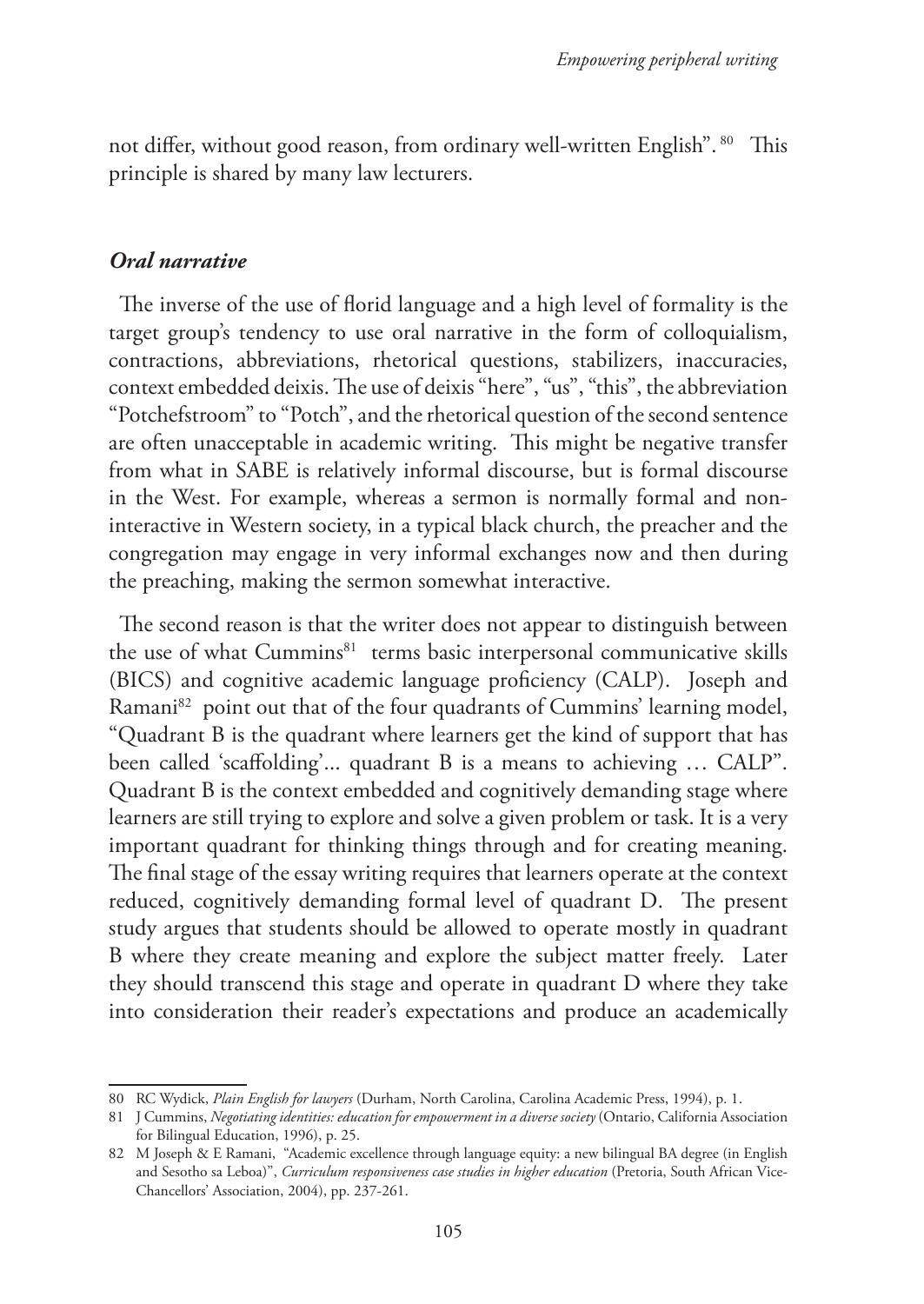acceptable product which, however, contains their identity (cf. Biber<sup>83</sup> and  $Olson<sup>84</sup>$ .

The third reason why the writer might have chosen to use an informal style is that it offers more space for the writer to indicate her/his personal involvement in the subject matter. The pronouns "I" "we", "they", "us" are good indicators of the divide between the Potchefstroom and Mafikeng campuses the writer is talking about. Thus, the pronouns highlight the writer's personal, lived experience. Fourthly, another reason SABE speakers might choose to use the narrative mode rather than an expository one could be that some might deliberately want to indicate their desire to distance themselves from the academe's pretensions to being objective.

#### *Unnecessary padding and repetition*

In a rural setting like the one where the target group's campus is situated, life is fairly laid-back and when people converse, they often have the luxury of repeating things and if one hurries them, one might be regarded as impatient and ill-mannered. Usually, before speakers give their main point, they preface it with all manner of preliminaries. That is perhaps why speakers' turns are often long, uninterrupted and seldom overlap (cf. Gough). In the third paragraph we have examples of unnecessary repetitions: "I for one, personally", "commune with other students…and interact with one another". The illustrations above might be a carry over from this discourse pattern. Westerners' conversation is, however, different. The main point is often expressed directly and turntaking is competitive – something like playing table tennis. Generally, the laid-back kind of African life-style is largely missing in English communities as illustrated in the English in phrases such as "time is money", "time and tide wait for no man", "wasting time", "redeeming time", "spend time", and "have no time to lose".

<sup>83</sup> D Biber, "Spoken and written textual dimensions in English: Resolving the contradictory findings", *Language*, 62(2), 1986, pp. 384-414.

<sup>84</sup> DR Olson, "From utterance to text: The bias of language in speech and writing", *Harvard Educational Review*, 29(2), 1977, pp. 257-281.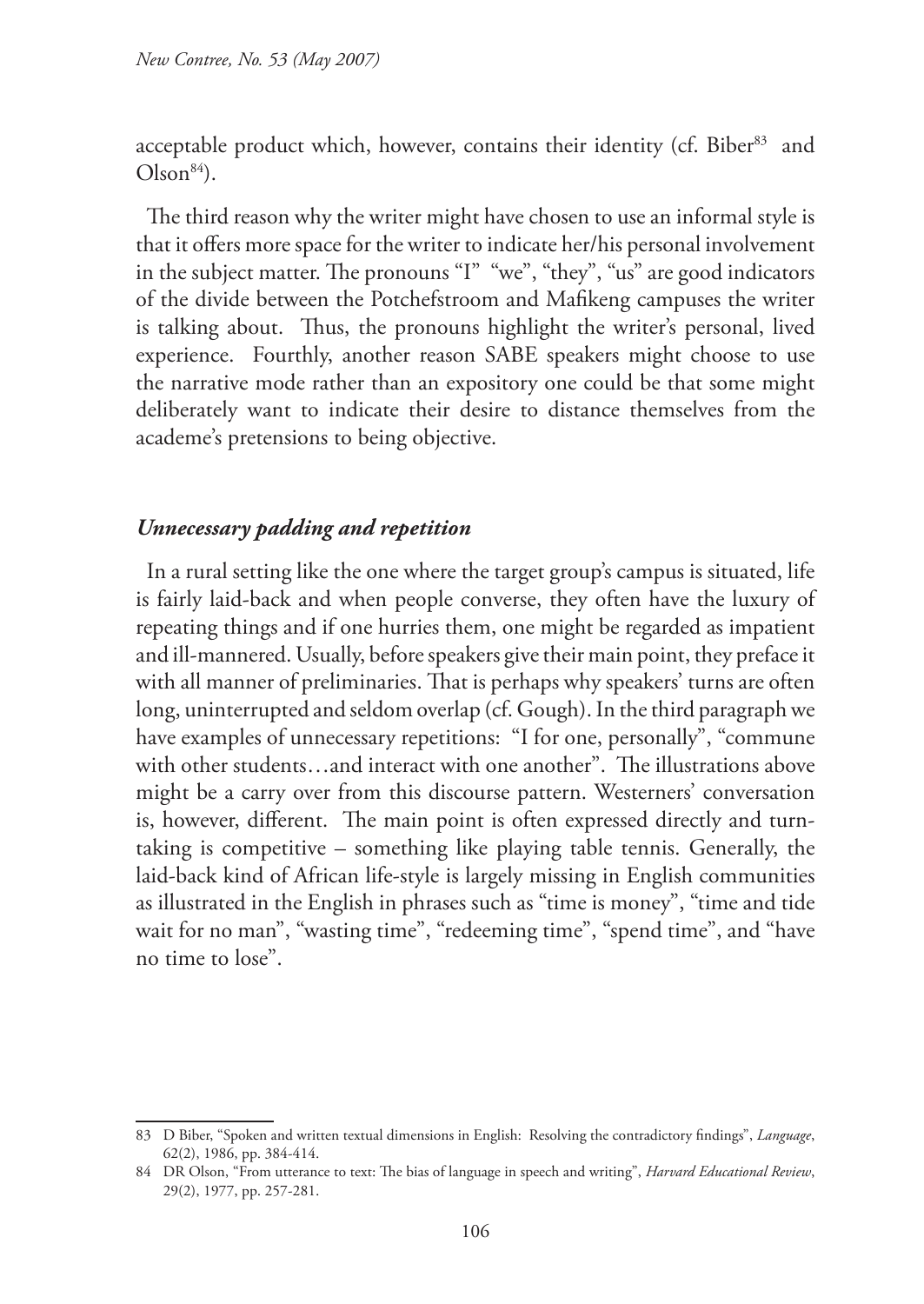# *Localised lexis*

Localised lexis is closely linked to the concept of multiple identity and multiple resources. Buthelezi<sup>85</sup> and Gough<sup>86</sup> point out that learners create and appropriate new terms that reflect their culture and lived experiences and where English does not have a term that adequately conveys the meaning the writer wants to convey, they borrow from the vernacular or give a new meaning to an existing English word. Localised lexis includes here, eponymy (the use of a proper noun as a common noun), semantic restriction (the narrowing down of the meaning of a word to focus on a specific aspect of a more general meaning), semantic extension (the addition of further meaning to an existing word, without the loss of the earlier meaning), semantic shift (change of the meaning of a word through history), loan words, and connotations.

Eponymy: "Msholozi", is a Toyota 4 by 4 van whose top is said to be like Jacob Zuma's (the former vice-president of South Africa) head. In Text A, "checkerses" is derived from the name of a retail store, Checkers.

Semantic restriction: "Boys" in South Africa has been used derogatorily to refer to black male menial labourers who are grown-up. In some African cultures the term "boys" could be used in a demeaning way to refer to an uncircumcised male adult. In these cultures a male becomes a man and is accorded respect only after he has reached the adolescent stage and has been circumcised at an initiation school. In Text A "children" has been used to refer to university students.

Semantic extension: "Bash" is a party where loud music and drinking are used. In Text A, a "starter-pack" is a small cheap car.

Semantic shift: The word "boer" originally meant an Afrikaner farmer (usually a male one) but now South African blacks sometimes use the term derogatorily to mean any white person. "Settlers" is sometimes used as a derogatory term for a white person.

Loan words: The term "magwinya", is derived from isiZulu and means leavened deep-fried cakes, "koeksusters", are Afrikaner doughnuts. "Roti" is a type of unleavened bread originally from the Indian subcontinent.

<sup>85</sup> G Gough, "Black English…", V de Klerk, *Focus*…, pp. 53-78.

<sup>86</sup> Q Buthelezi, "South African black English…", R Mesthrie *Language and social history: Studies in South African sociolinguistics*, pp. 242-250; A Pennycook, "Introduction: Critical approaches to TESOL", *TESOL Quarterly*, 33(3), 1999, pp. 329-348.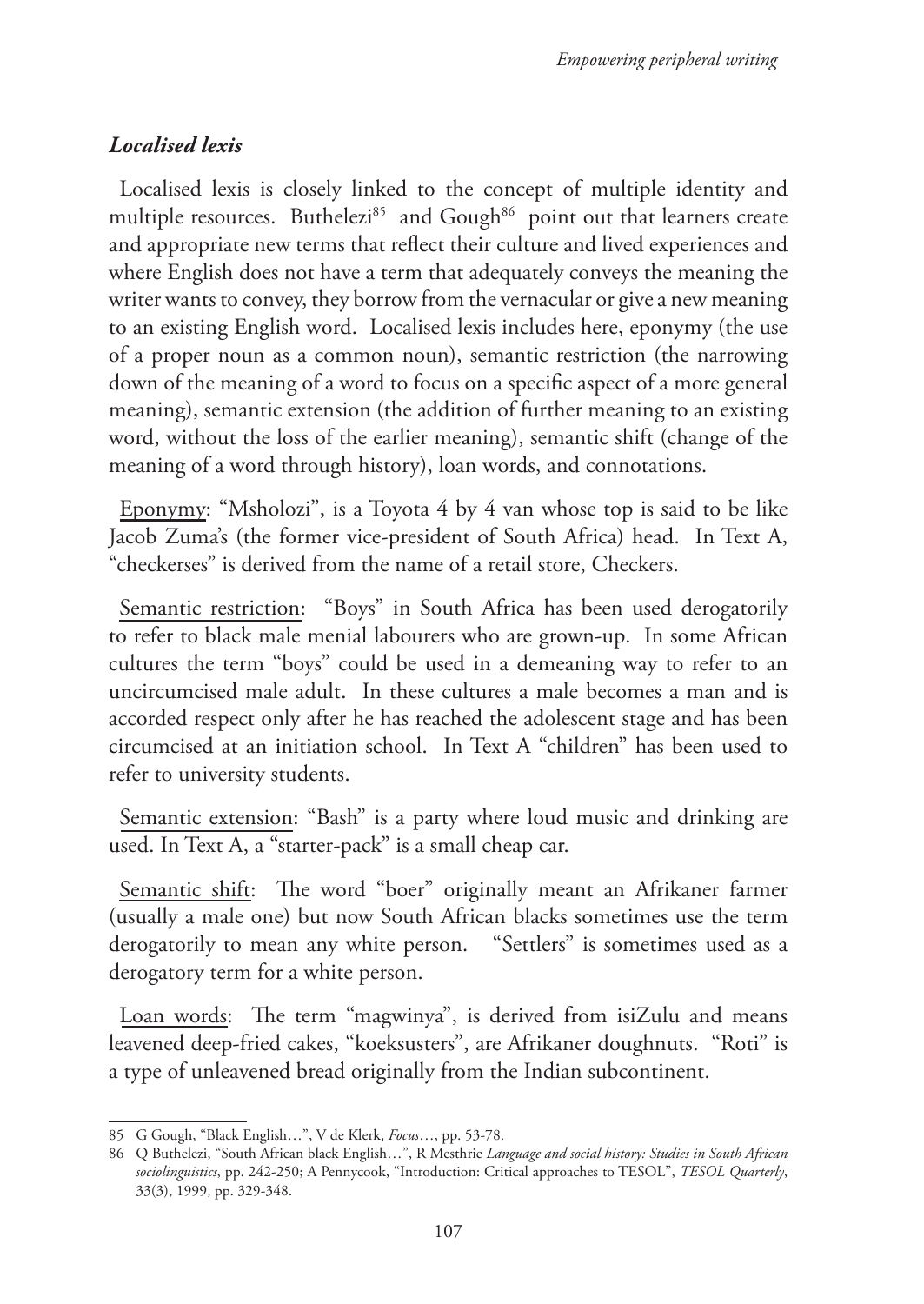Connotations: Gough notes that there may be connotational differences between SABE and native-speaker usage in words like "fat" which for some SABE speaker may carry more favourable undertones while in Anglo-Saxon communities it often conveys negative connotations. "Struggle" and "land" evoke the history of political tensions between whites and blacks, occupation, dispossession, protest, resistance, and freedom.

# **Implications**

The following implications could be drawn from the discussion above:

- Teachers should appreciate the uniqueness of the SABE students and use this variety as a means to access standard English.
- Teachers should not penalize SABE learners for the form-related errors of style, grammar, spelling, and punctuation at first and even when they do so later, the weighting given to these errors should be small; emphasis should be on the creation of meaning.
- Students should be made aware of the price they might have to pay for writing (consciously and/or subconsciously) unconventionally in English. Some lecturers might resist the use of SABE.
- • For a remedial course like the one in the present study, workshops should be held with mainstream lectures at which it is persuasively demonstrated that SABE can be used as a resource rather than a problem to be eliminated and that some of the language problems their students experience can be induced by the nature of the discourse of their mainstream subject/s.
- Should teachers ignore the historical related remarks that sometimes reflect factual errors, subjectivity, stereo typing etc?

# **Conclusion**

 Students who use SABE in their writing can be empowered if their lecturers and these students themselves adopt SABE as a means for exploring and creating meaning and in the end for accessing standard English. In South Africa, competency in standard English is often a prerequisite for formal education, professional employment, and political participation. But using standard English should not mean sanitising all the unique personal expressions of ESL so that it is a clone of L1 writing. ESL students should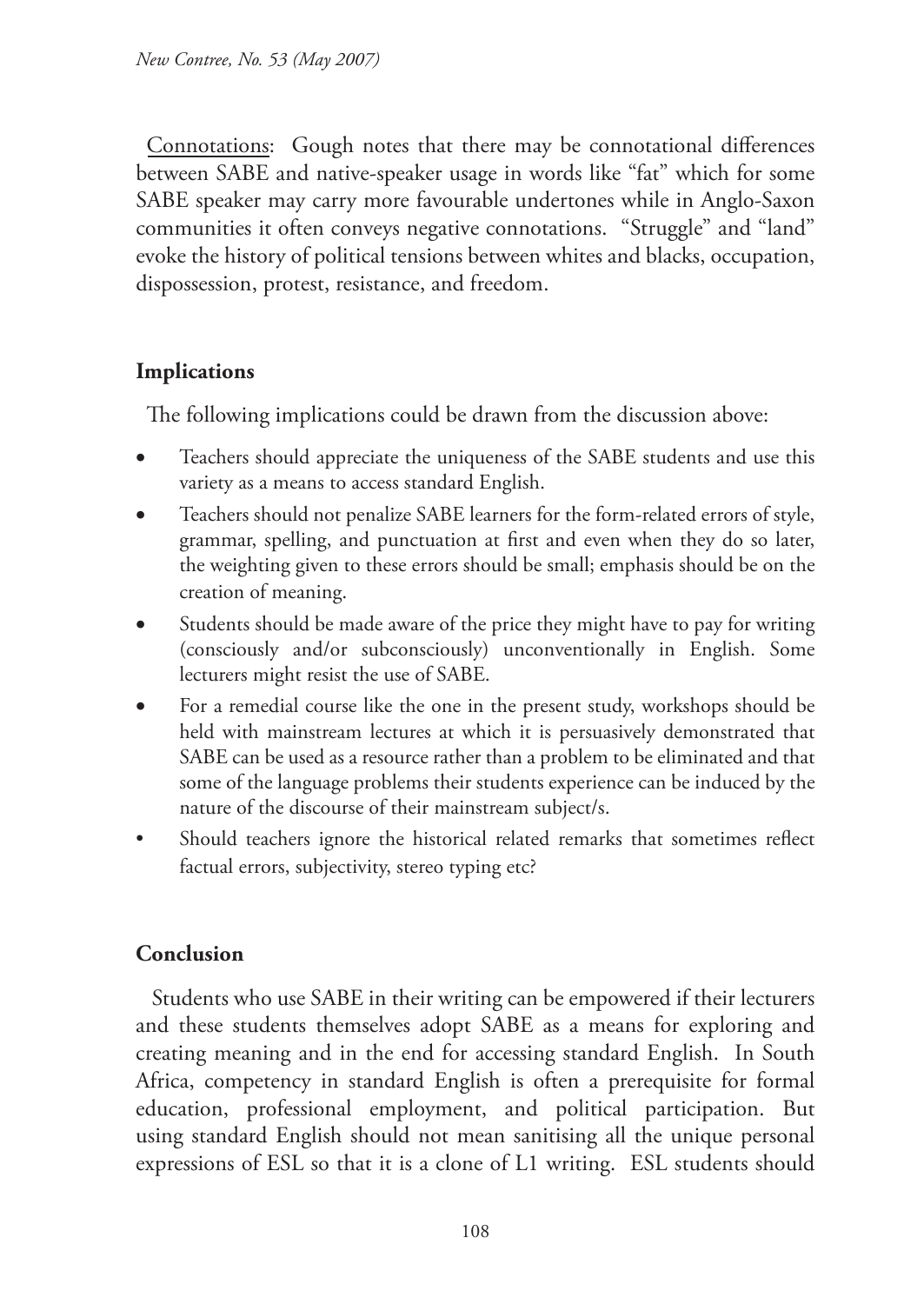be encouraged to express their identity, values, and beliefs in English as long as this is done effectively in clear expression and not in clichés. Criteria for determining the effectiveness of the use of SABE are still at the unstable stage. When SABE speakers acquire more power than they have done, this will most probably be fixed.

The use of English being never natural, neutral, or always beneficial, the main principle of critical approaches to TESOL should consider the inequitable context in which learning and teaching take place: "The ways in which social relations may be culturally or ideologically maintained often tend", Pennycook $87$  points out, "to be pessimistic, deterministic, and reproductive; that is to say, they tend to suggest that people are inescapably trapped in unequal relations of power and that most of what people do simply reproduces those relations. A more useful approach to critical work, particularly TESOL, however, is the inclusion of transformation".

Hull notes: "…we must allow different voices to be heard,…We must see how different voices can amend, qualify, and fundamentally challenge the popular, dominant myths of literacy and work". Green (sited by Hull) adds: "…a post-modern age is upon us, an age in which there is no widespread belief in a common rationality or a shared knowledge, but rather a growing conception of the world as continuously changing, irreducibly various, and multiple configuration".

<sup>88</sup> A Pennycook, "Introduction: Critical approaches to TESOL", *TESOL Quarterly*, 33(3), 1999, pp. 329-348.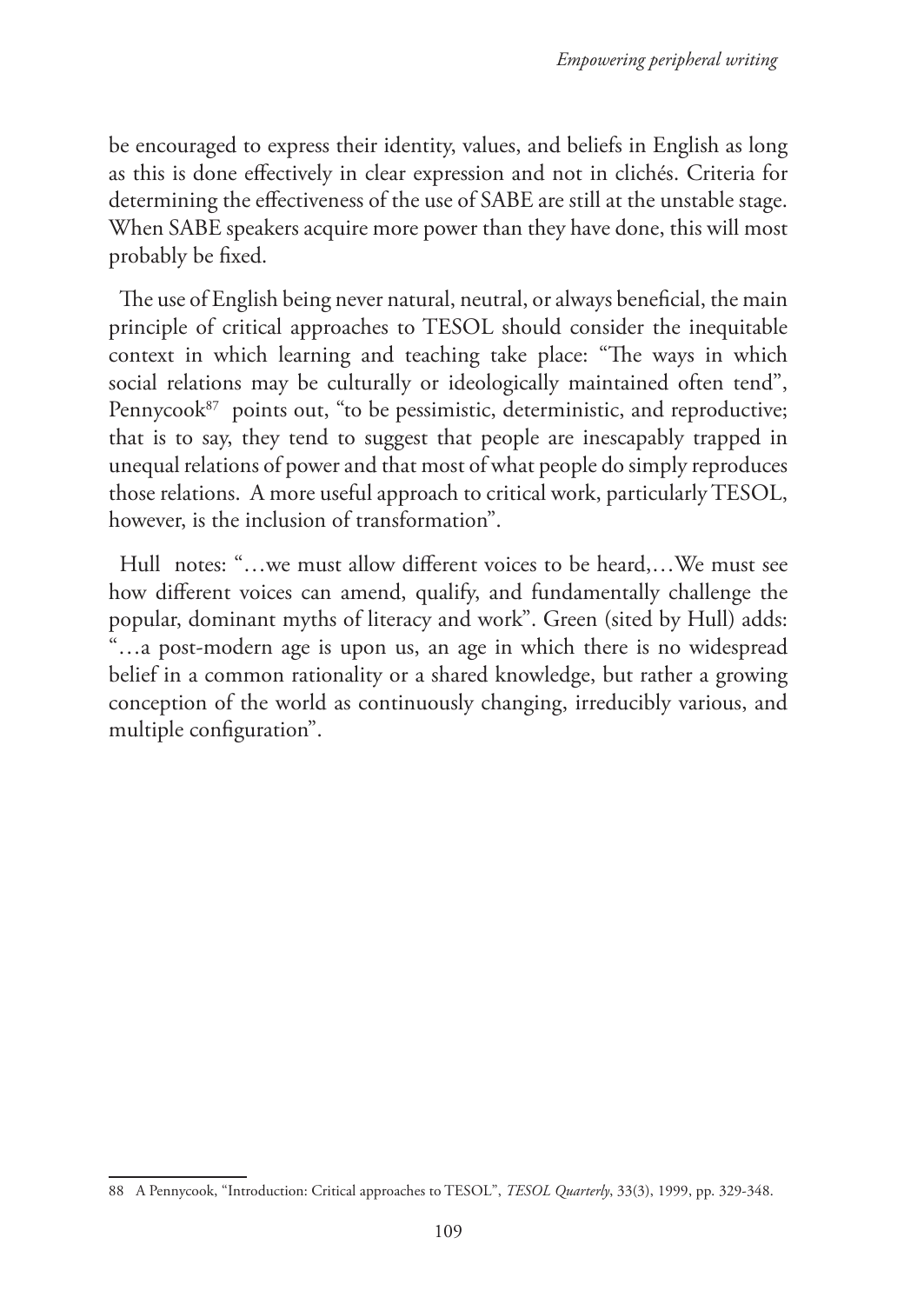# **Appendices**

*[The one sided factual/historical impressions and cultural stereotypes as used by the students, have not been changed. They also do not form a serious part of the main discussion in the article]* 

## *Text A*

When a donkey and a horse mate a mule is born, which is acceptable to neither donkeys nor horses so as the two universities merge, I have some opinion regarding the merge, firstly, I need to know whether the amalgamation is not going to have negative effects on us and secondly, I need to know whether we are going to receive the facilities we need.

There university of North-West is a university of orphans, while Potchefstroom is the university of the rich and white. The University of the North was build to accommodate children from the poor and disadvantaged homes, that were not considered years gone by. This was the initiative of a Black person in order to bring a light and future to the largely Tswana disadvantaged children; those whose blankets are short. University of North-West is concerned about the development of rural areas and people. It understands the needs of rural areas.

In the case of the Potchefstroom University, during the years of the struggle, being the Apartheid time, this university was runned smoothly just like all boers' universities in the country but could accomodate a black person not because some will never afford to pay tuitions but that it was racist. Potchefstroom is the university of the rich and many whites there drive Msholozi's. Potchefstroom University may have better resources and high academic standards but it only knows that if you want to learn, you must have money. They think that education is money. Potch has got many workers who keep the campus clean. When people who are used to working at a clean campus are forced to merge with a campus that is always full of papers, Checkerses, neglected gardens, they will show dislike and begin practicing their racism.

I do not think that Potchefstroom university is going to afford any poor person in it. If it is real that the merger will happen, I am afraid that there is going to be a high rate of exclusion. I am afraid people from these universities will be on each other's throat more than they will be pursuing knowledge and skills. I do not think that Potchefstroom university is going to afford any poor person in it.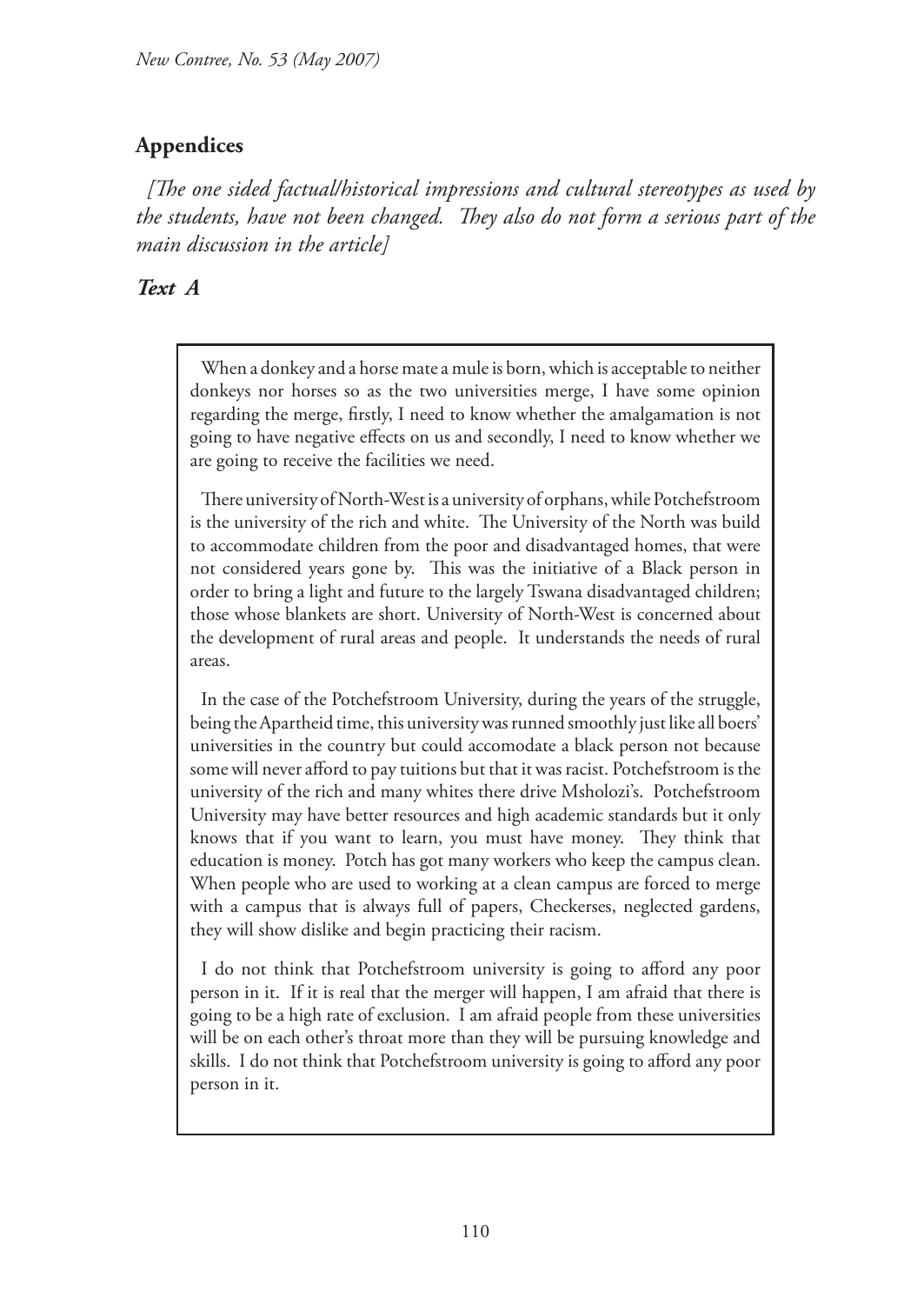## *Text B*

The two universities should be scrutinized individually. UNW was established in order to facilitate the production of graduate of distinguished credentials. But this mission was not accomplished because of the ignominious foundation on which the institution was based. Potchefstroom deserves to be the headquarters because it has unequivocally proven that surpasses UNW. It proffers opportunities for specialization and access to diverse career paths.

Most people know the medium of instruction at Potch as Afrikaans, most people i.e. staff and students here use their first language which is mainly seTswana everywhere. What if Potch brings its medium of instruction here? That is another fear of us, students of University of North-West. It is not wise for this merger, most students here are not from rich families and at times unable to pay their tuition fees. Obviously, this merged is going to cause the of UNW's fees to meet those of Potchefstroom.

I think the consequences of the merger will be very detrimental towards our social relations with each other, i.e. a new, acrimonious environment and atmosphere or situation will be created. I for one, personally know that the students in this university will definitely find it very difficult to commune with other students. Our racial differences will generate a lot of conflict and confusion and we will find it very difficult to accept and appreciate and interact with one another that is in the beginning but maybe eventually the situation will get better some people might argue.

Our land is divided and the so-called first world universities like Potch are in the developed world economy and the so-called third world universities like my university have not even reached the developing stage. In the eyes of whites' blacks men will remain boys and in the eyes of blacks white men will always be settlers. While blacks live in poverty, whites live on the fat of the land.

Our foods and music are not the same so there might be clashes during bashes and in the cafeteria. Black student would like to have their ting, pap and magwinya; white student might prefer pizza, koeksusters, and potjiekos, moerkoffie. Throw in the Indian students' in the mixture with their tastes for archaar, briane, and roti, there is no company that can cater for all these needs at the same time. Blacks like mbaranga, kwaito and rap, whites want their boeremusiek, vastrap and God knows what else. This is a sure recipe for a madhouse.